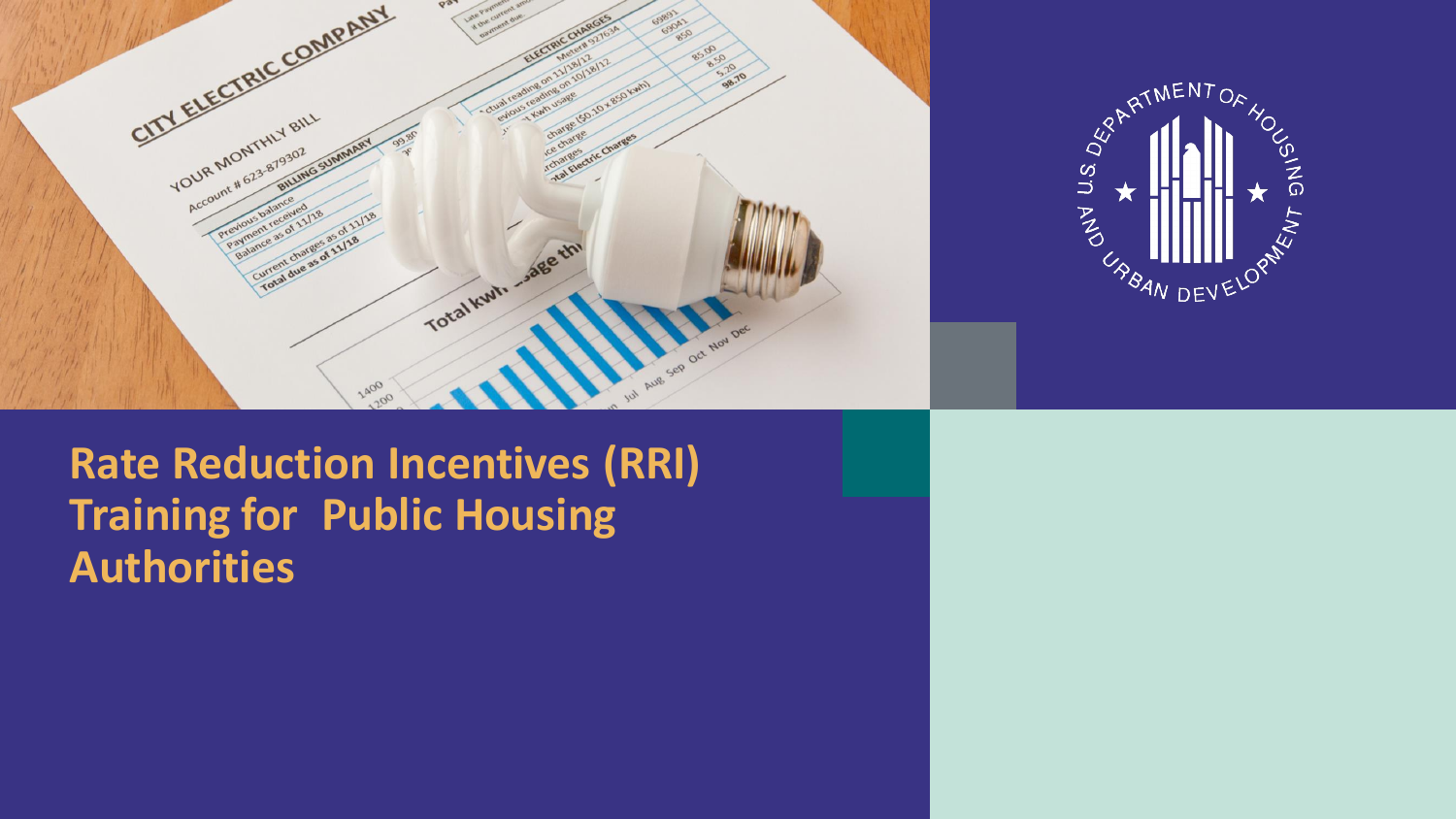

After reviewing this video, you should be able to:

- 1. Know what the Rate Reduction Incentive (RRI) is
- 2. Learn how to calculate rate reduction savings
- 3. Identify documentation required for inclusion in the Rate Reduction Incentive submittal
- 4. Understand HUD's review process for Rate Reduction Incentive

*\*This presentation was developed by Matt Pesce, P.E., Principal, Facility Strategies Group, LLC, in coordination with HUD.*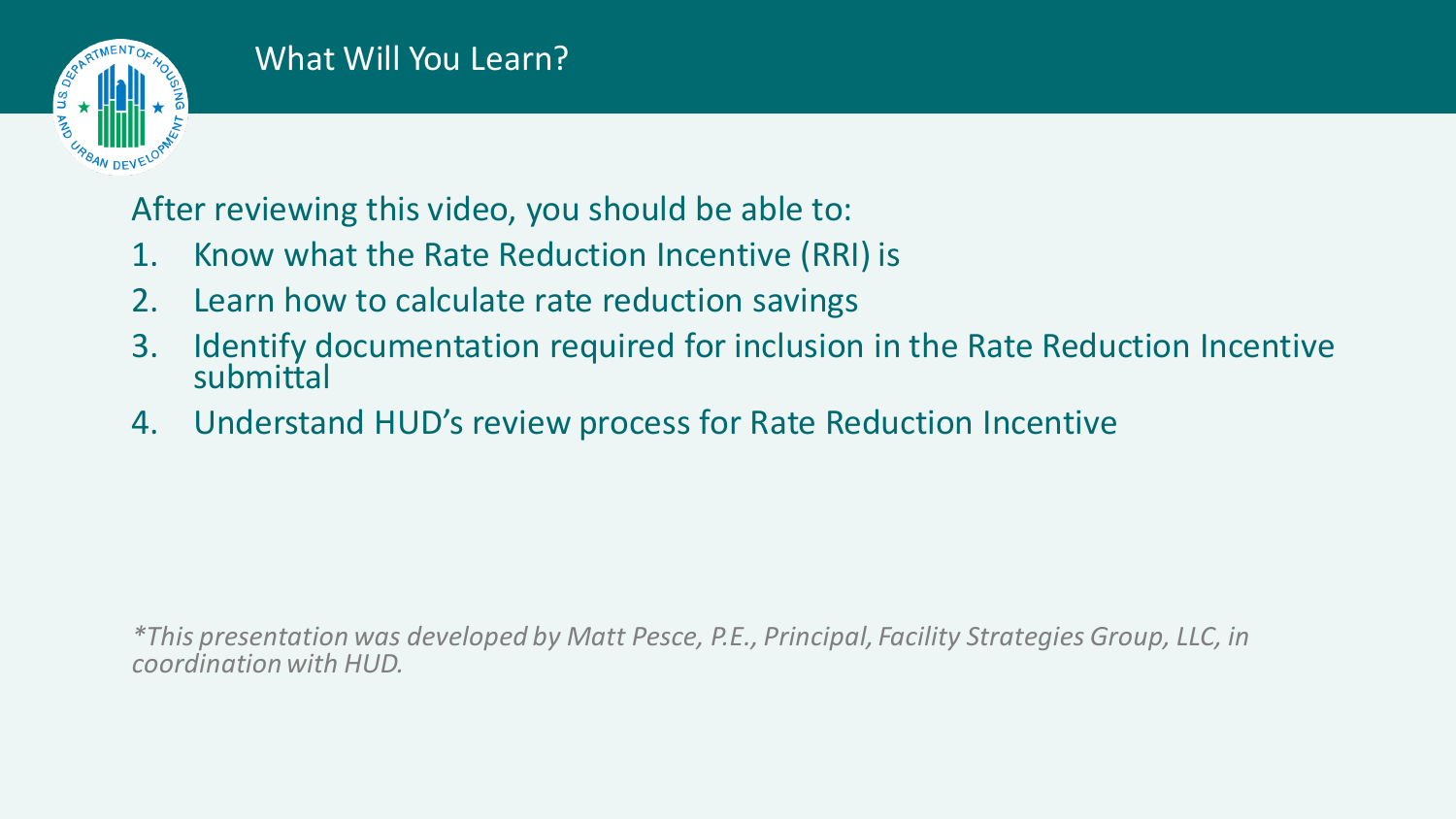

- Incentives to promote energy conservation and rate reduction are promulgated in regulations at 24 CFR 990.185
- These regulations include the use of energy savings for energy financing projects, also known as energy performance contracts
- This section also includes regulations for utility rate reductions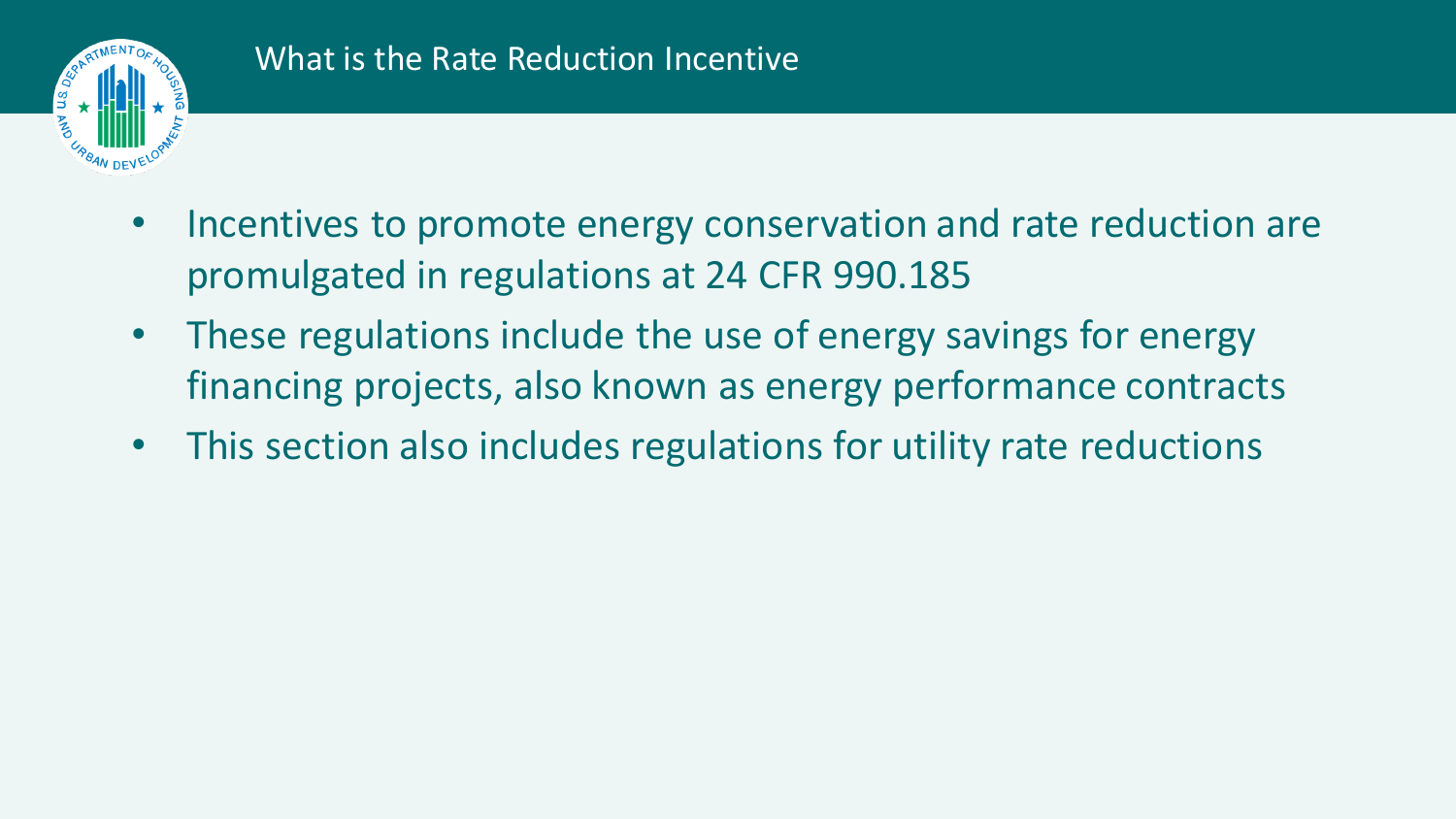

## • Regulations at 24 CFR 990.185 (b) state:

- "If a PHA takes action beyond normal public participation in rate-making proceedings, such as well-head purchase of natural gas, administrative appeals, or legal action to reduce the rate it pays for utilities, then the PHA will be permitted to retain one-half the annual savings realized from these actions."
- These regulations are further refined and clarified, including the required process for submission, in policy Notice PIH 2019-24 or the most current published Notice
- Unless the PHA requests and is approved to capture savings from rate reduction efforts, all savings associated with these efforts accrue to HUD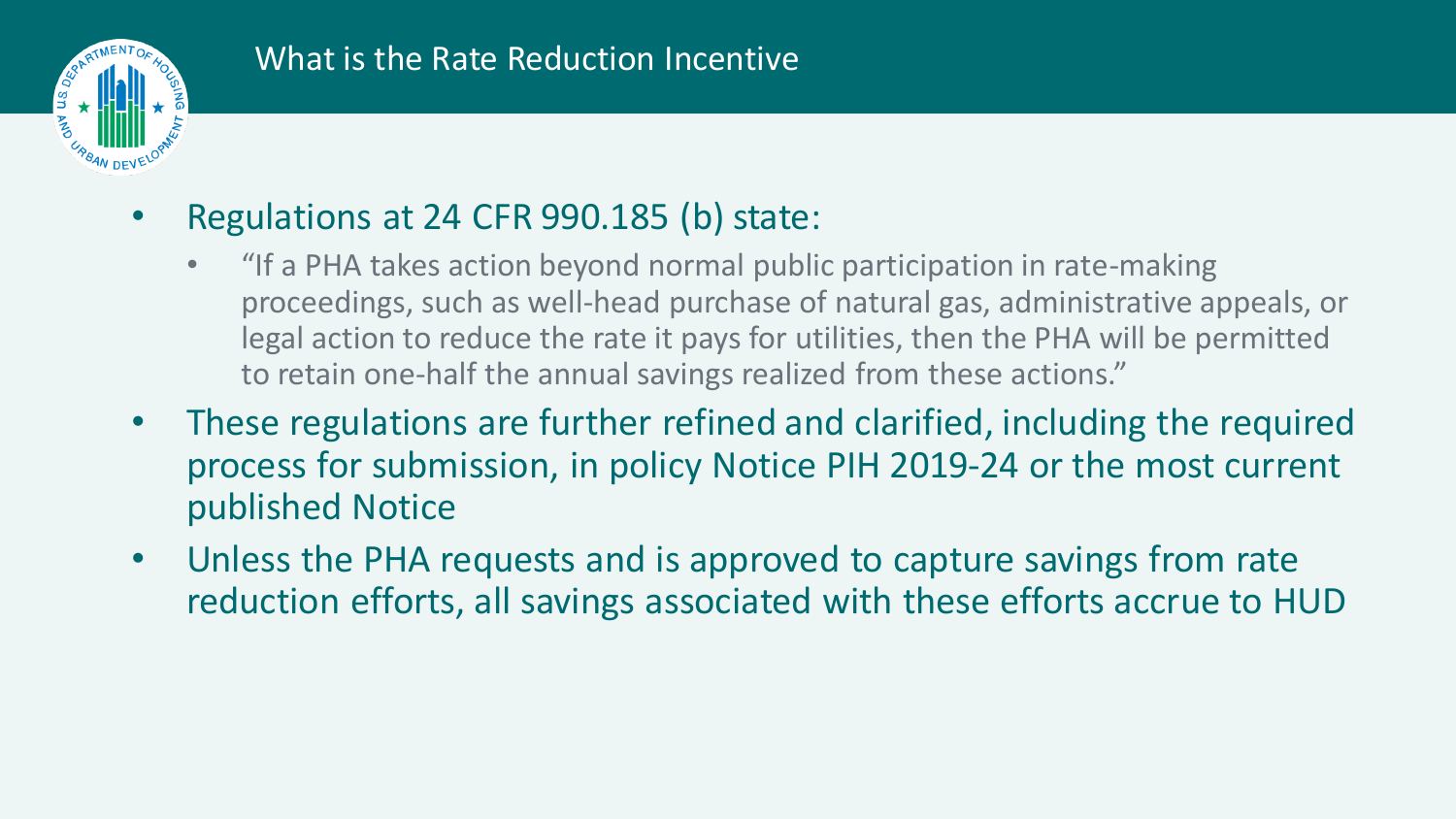

- Funding for the upcoming year depends on HUD-52722:
	- Line 15: Payable consumption (75% 3-year rolling base consumption + 25% current year consumption)
	- Line 17: Actual 12-month average utility rate for the current fiscal year
	- Line 18: Baseline utilities expense level is the payable consumption times the current rate
- The current rate already reflects lower costs associated with the agency's actions to reduce utility rates.
- Without adding an approved benefit back to the subsidy eligibility (Line 23), HUD retains the reduction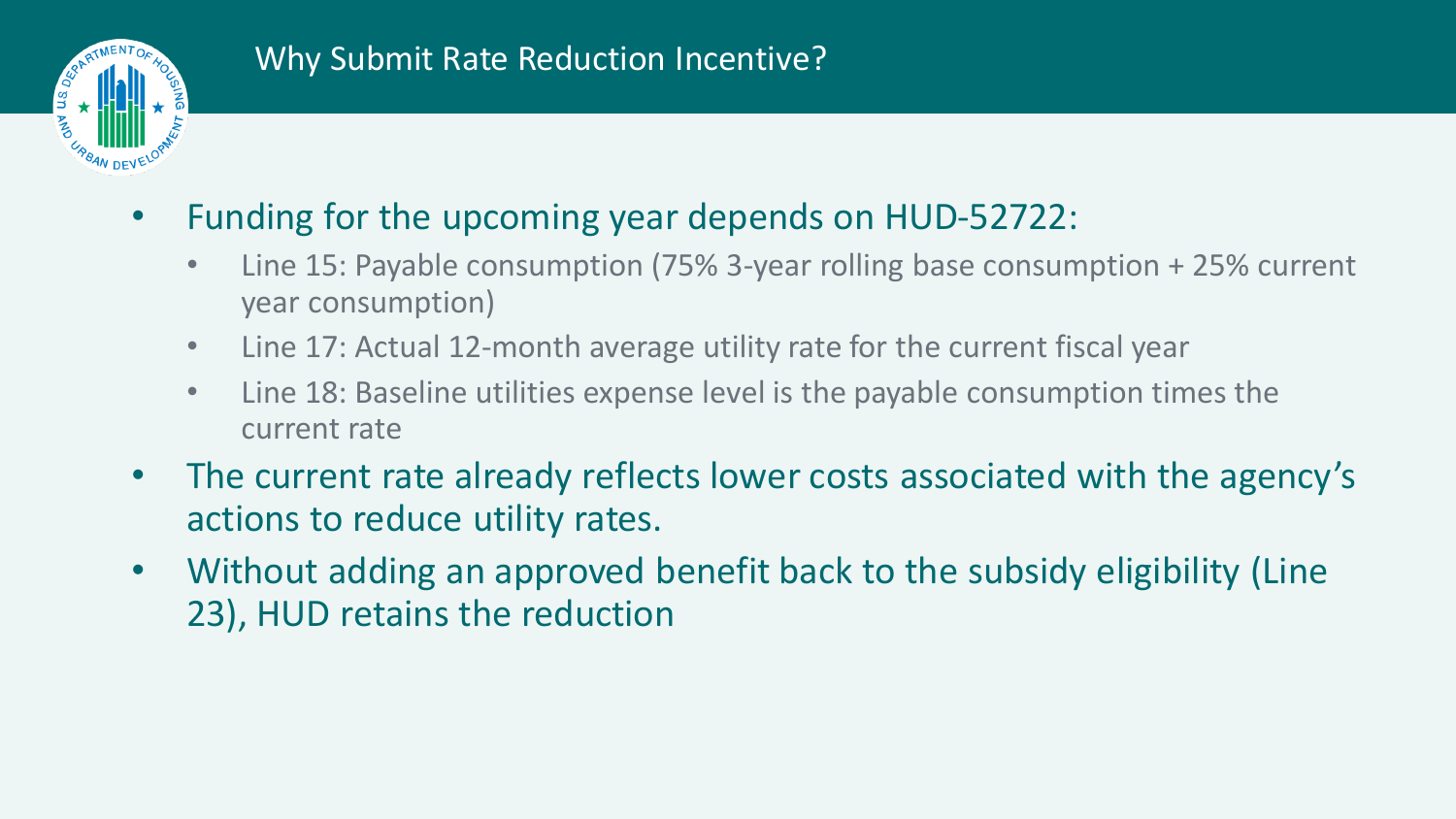

#### Key Deadlines

#### • August 30: Last day to submit an RRI Approval Request

- o Example: RRI in the 2023 funding year, Request must be submitted by August 30, 2022.
- o Request communicates the efforts undertaken by the PHA and describes how savings will be calculated
- o If a multi-year RRI has been approved; this initial request is not required; submit calculations by 9/30
- September 30: Last day to submit calculations of rate savings and claimable RRI
	- o Example: To claim RRI in the 2023 funding year, documented savings must be submitted by September 30, 2022.
	- o The savings documentation provides a traceable calculation that allows HUD to independently verify savings
- Supporting calculations are required every year they are requested and sent to PIH\_EPC\_Policy@hud.gov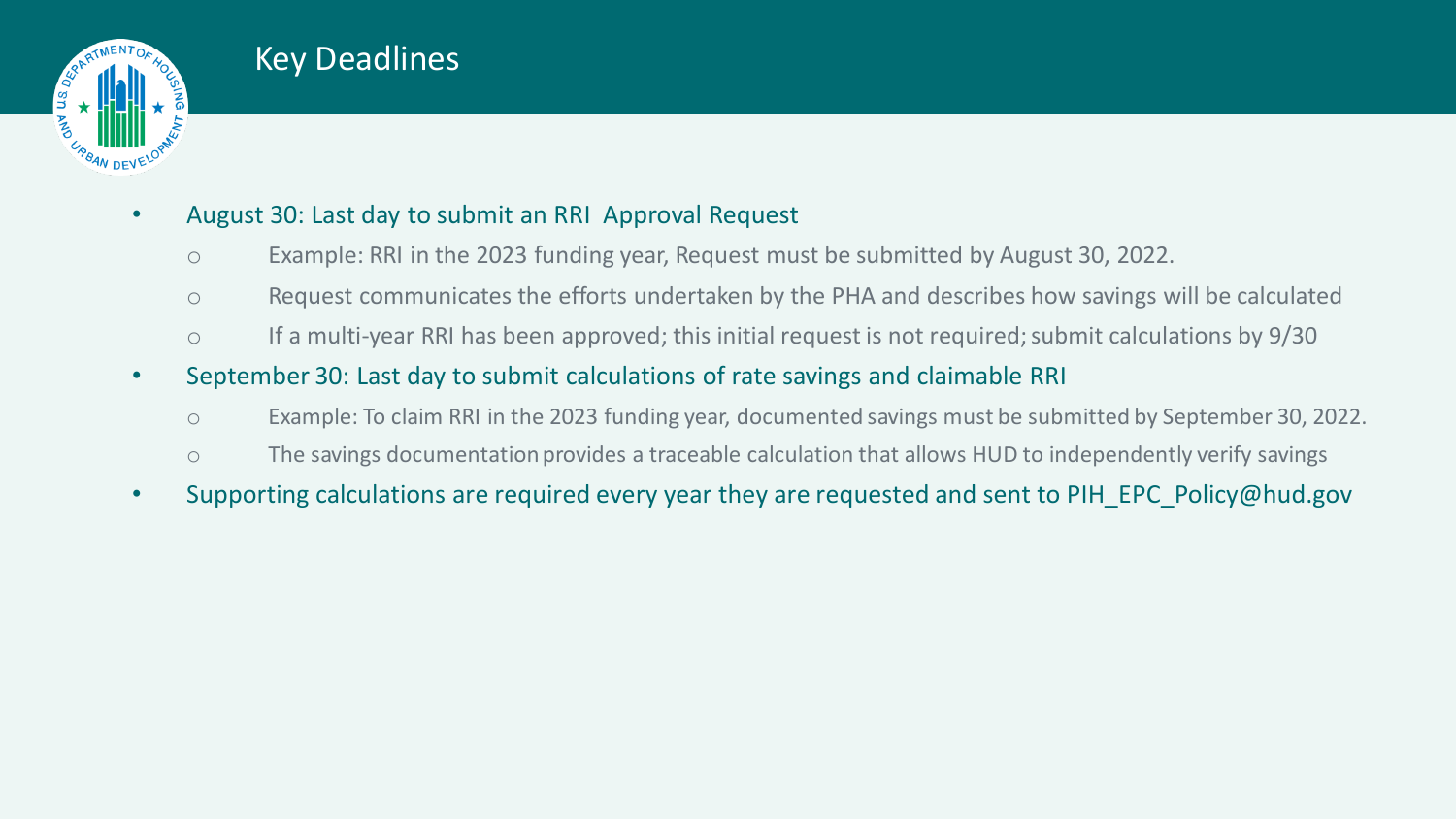

#### RRI Process Flow Chart

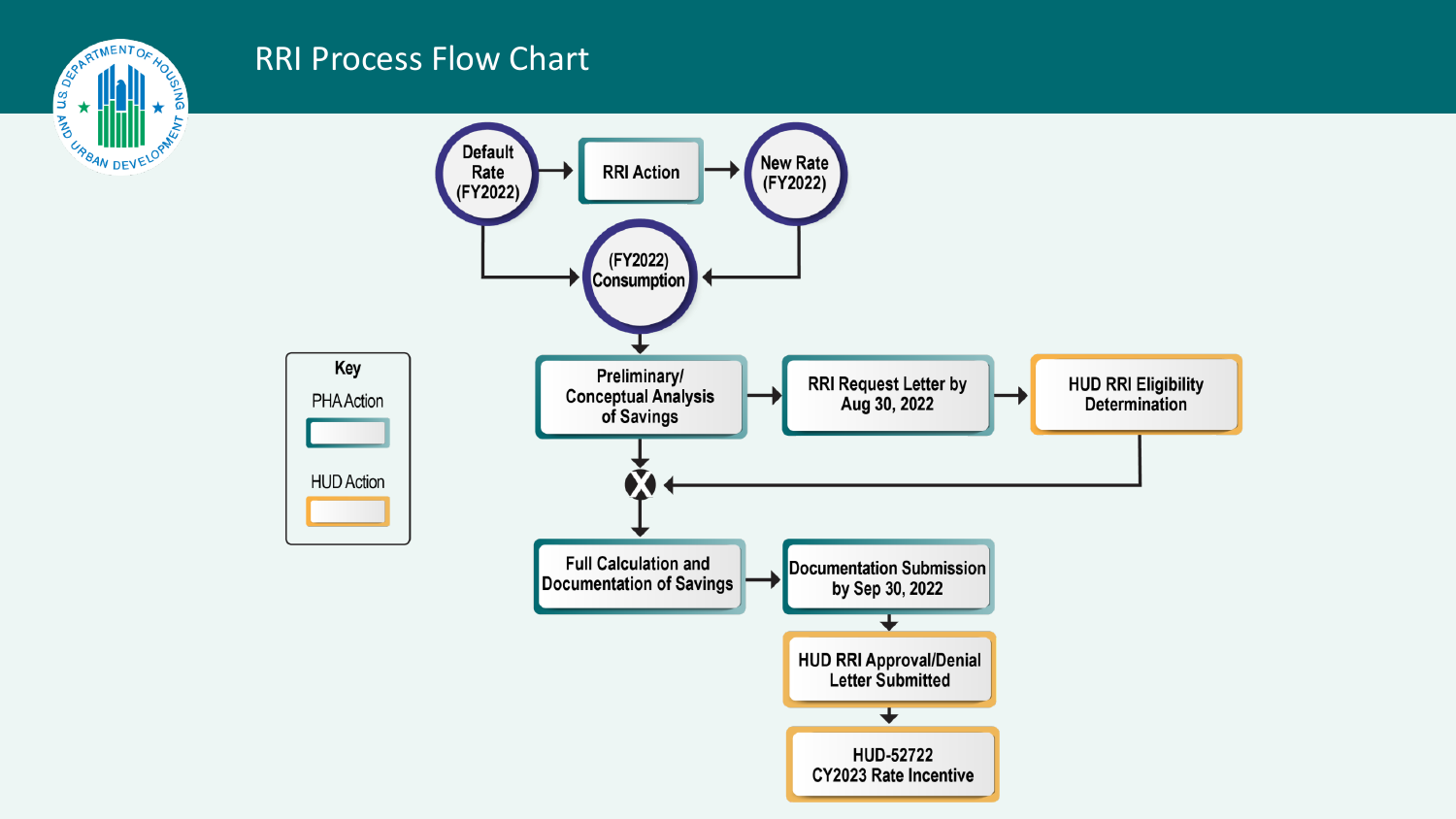

#### RRI Process and Guidance

#### • Notice PIH 2019-24

- Outlines approval process and describes types of actions that qualify for RRI
- Plan the review and submission of rate savings within the PIH 2019-24 framework
	- Preparatory work: review rate saving efforts, applicable contracts, and default utility rates for each utility to determine potential RRI eligibility
	- Submit RRI Request by August 30th
	- Receive RRI preliminary approval notification from HUD
	- Submit calculations, supply or negotiated rate contracts, utility rate documentation, and received RRI notice of eligibility from HUD by September 30th
	- If fully approved, claim an "Energy Rate Incentive" for each AMP on HUD-52722 for the amount specified in the RRI approval letter from HUD.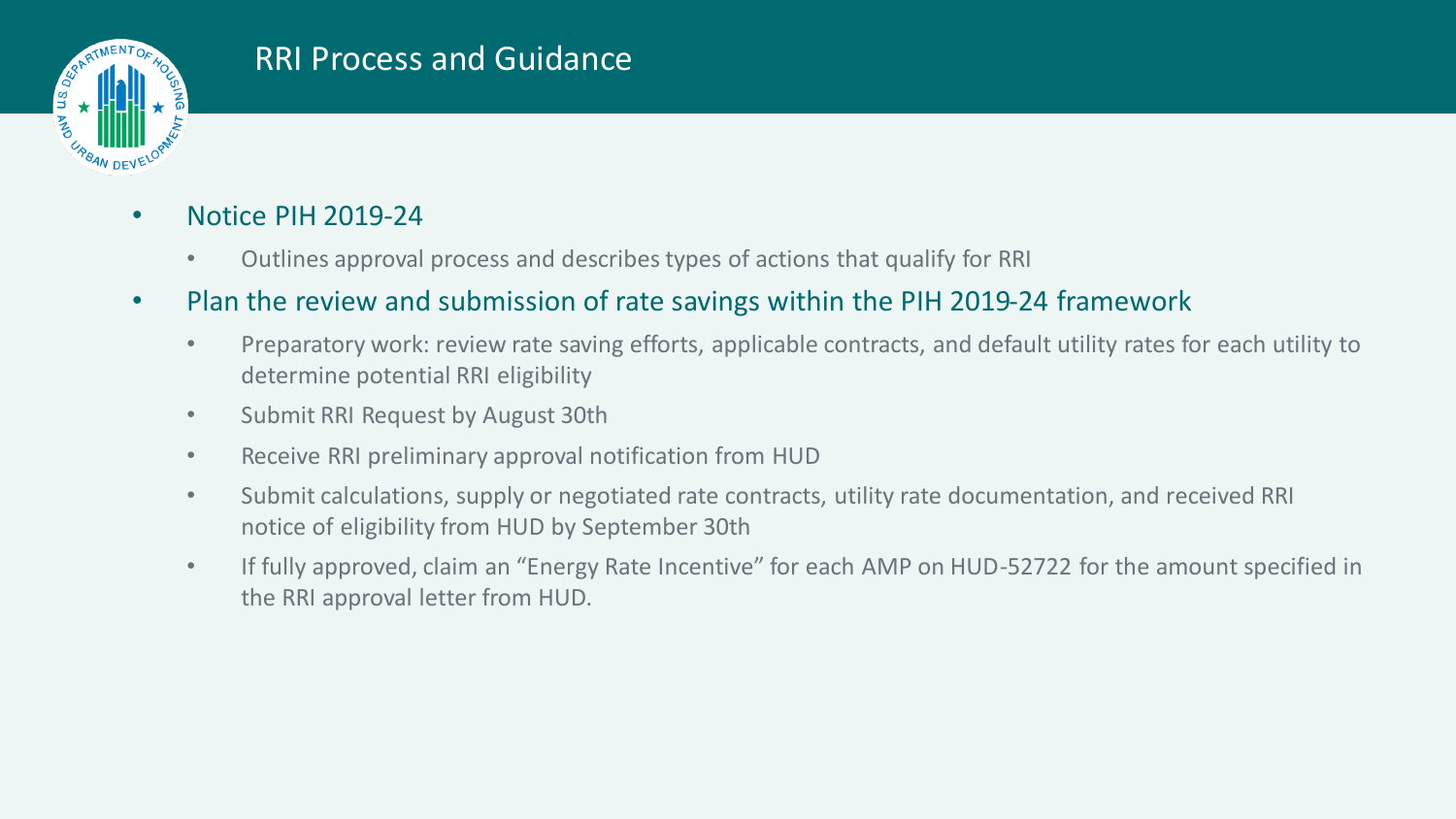

- A separate RRI Request must be submitted for each rate-saving action affecting each utility
- The PHA is normally allowed to claim 50% of actual rate savings at each AMP
- AMPs concurrently affected by both an EPC and rate reduction action may claim 100% of rate savings for the affected utilities if the RRI is executed at the same time as an EPC for the same AMPs and same utility
	- The PHA should review their portfolio for these interactions while assembling the RRI Request Letter and request 100% of savings at applicable AMPs.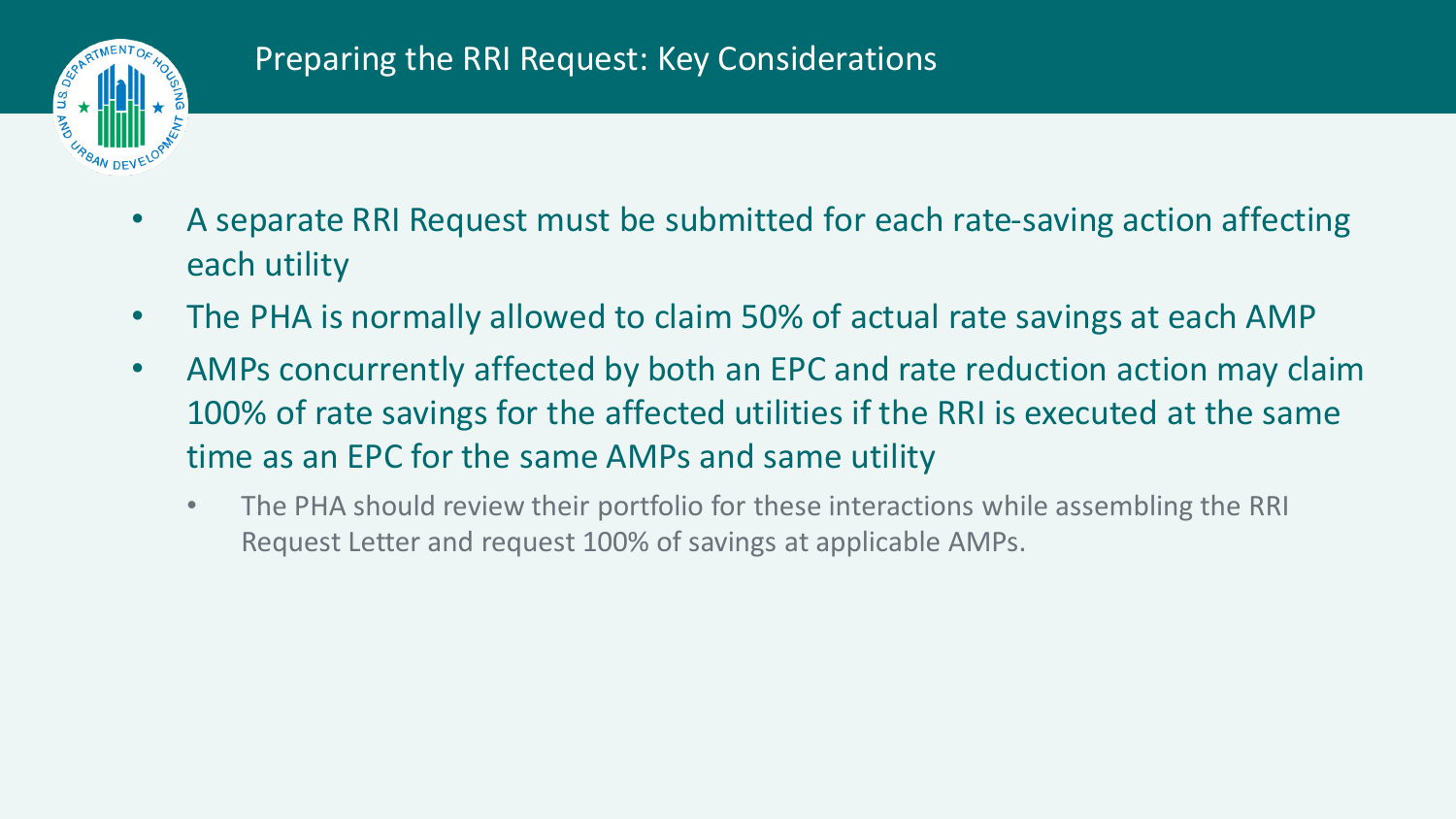

- Cost savings from on-site renewable energy are also considered a form of rate reduction, eligible to claim 50% of savings
- Start this analysis as soon as data is available for the utility period ending June 30 for the funding year subsidy request
- Understand how the default rates impact the cost of its 12-month consumption in the reporting period in order to assess whether savings were achieved and to describe the calculation methodology in the RRI Request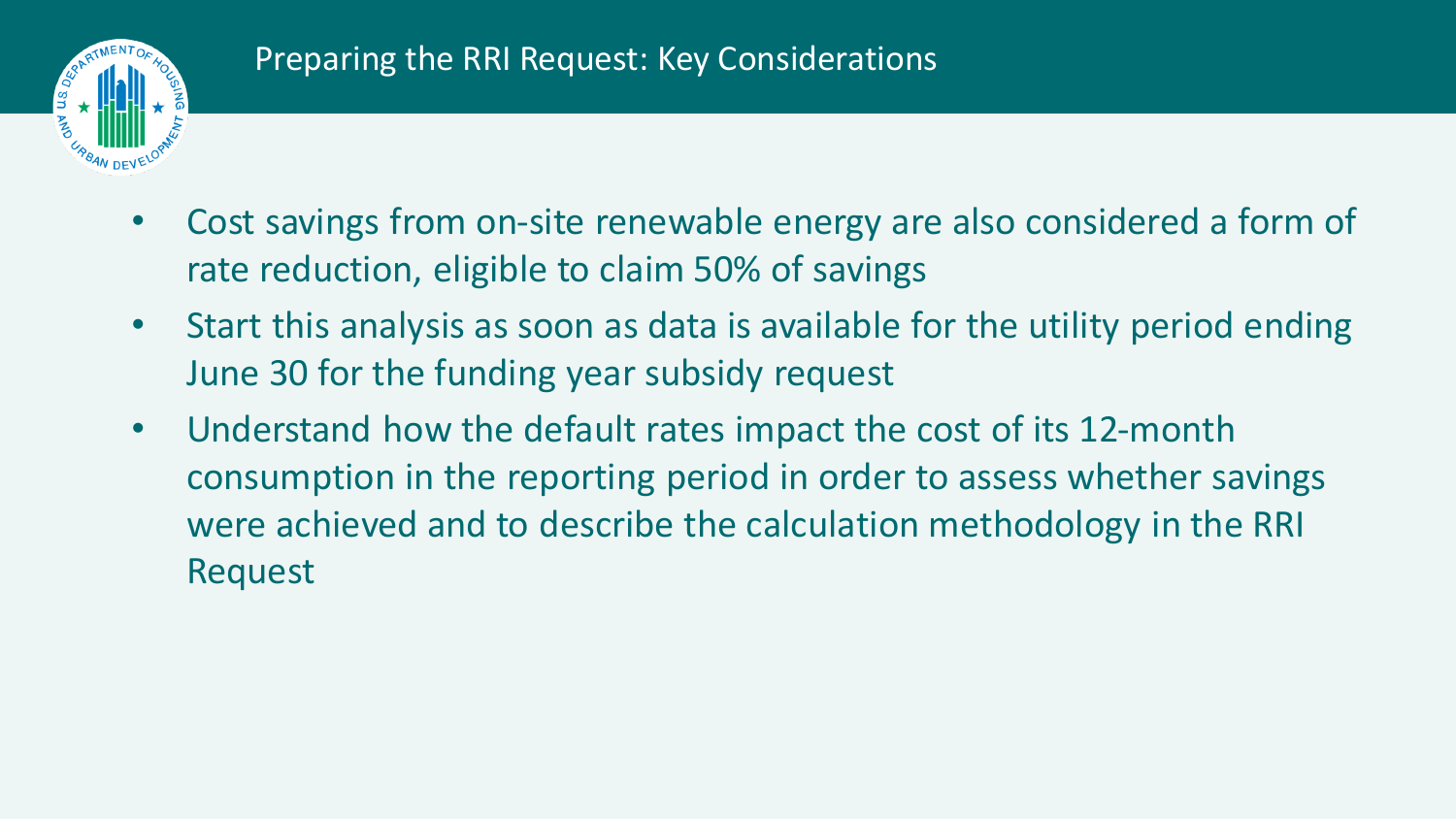

• In the case where a PHA enters an EPC later for the same AMP where they had previously received RRI approval, the PHA would only receive 50 percent of the savings.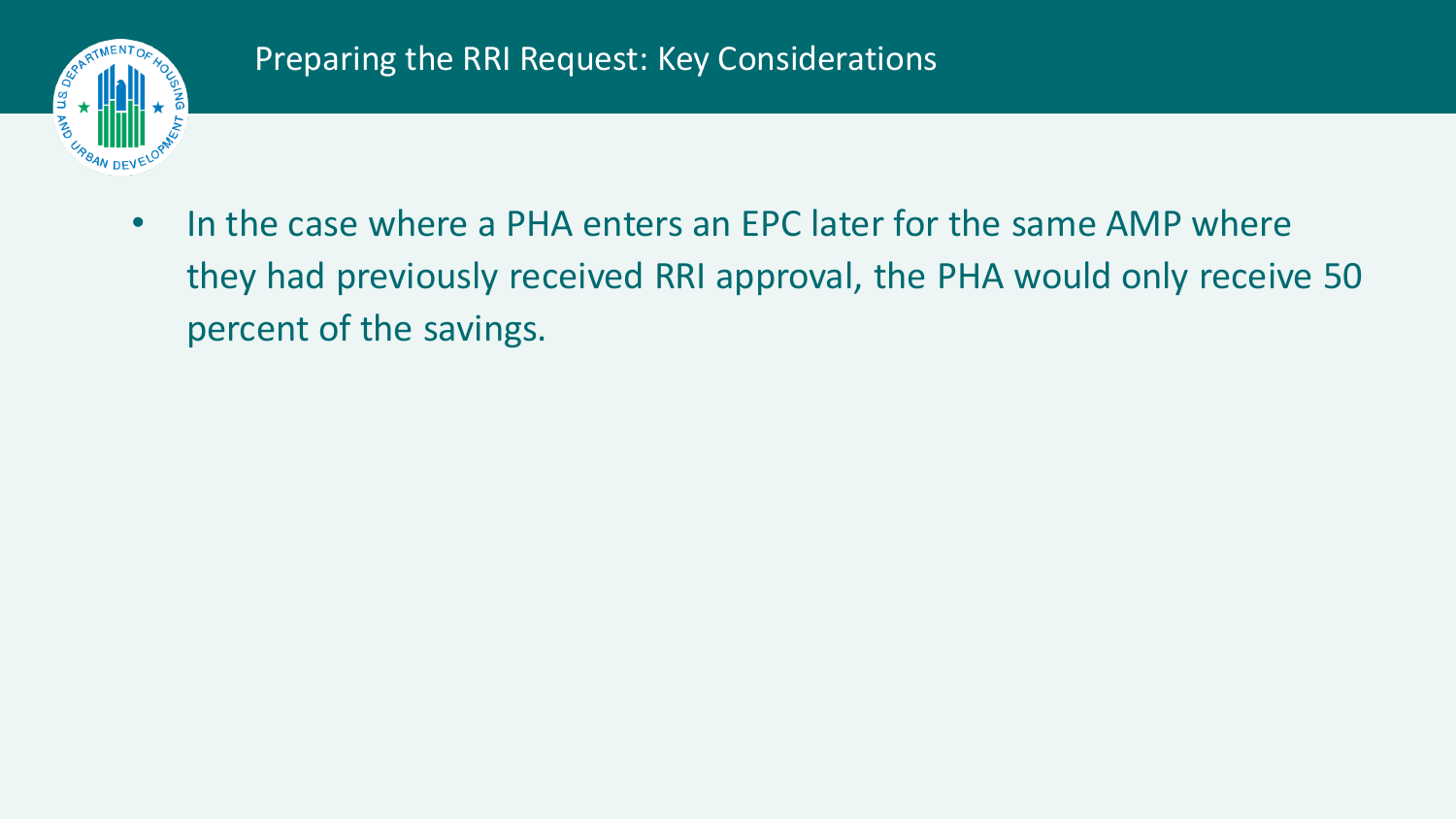

- The HUD Approval letter may state that the action is eligible for RRI for several years:
	- Example: a PHA is eligible to claim RRI savings for this action through December 31, 2025 provided that it continues to be a party to this contract and that the action continues to produce measurable savings
		- If the same contract is in place for the same AMPs described in the approval letter, the PHA is not required to resubmit the RRI Request by August 30th (or anytime thereafter)
		- However, the PHA is still required to submit documentation of rates and savings by September 30th before claiming RRI on HUD-52722.
- When a multi-year approval is provided, it remains the housing authority's responsibility to submit the annual savings calculations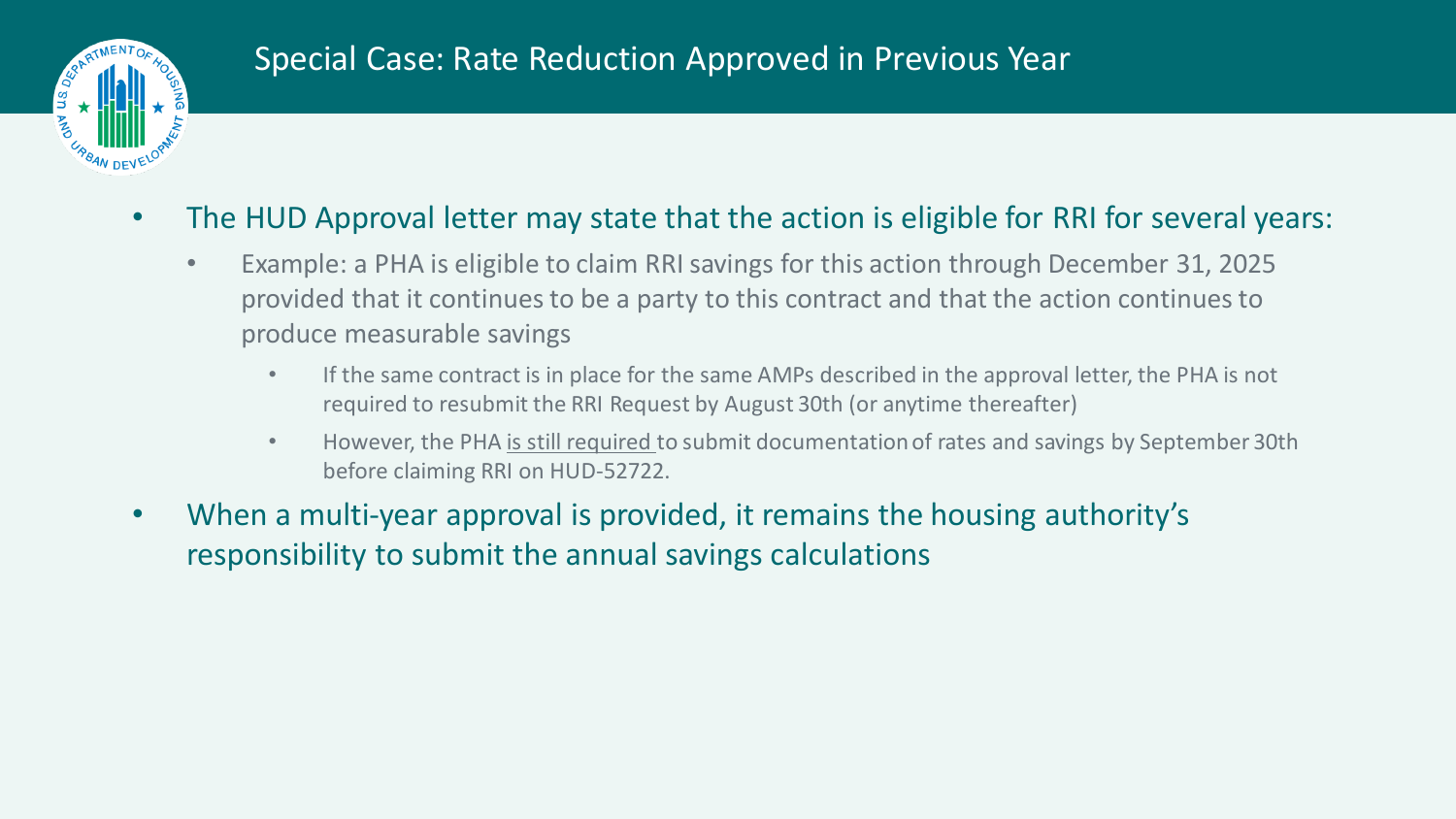

### Items to Include in the RRI Request

- PHA Name and Code
- AMPs included in RRI Request
	- Identify which AMPs are claiming 50% vs 100% savings
- Action Description
	- The nature of the contract or application that the PHA signed to get on the preferred rate, as well as any special efforts in analysis, negotiation, or equipment upgrades that were required
- Calculation Methodology
	- Identify default rate components that will be documented over the course of the reporting period and applied to the actual consumption in order to recreate the default cost to compare it to the actual billed cost for each account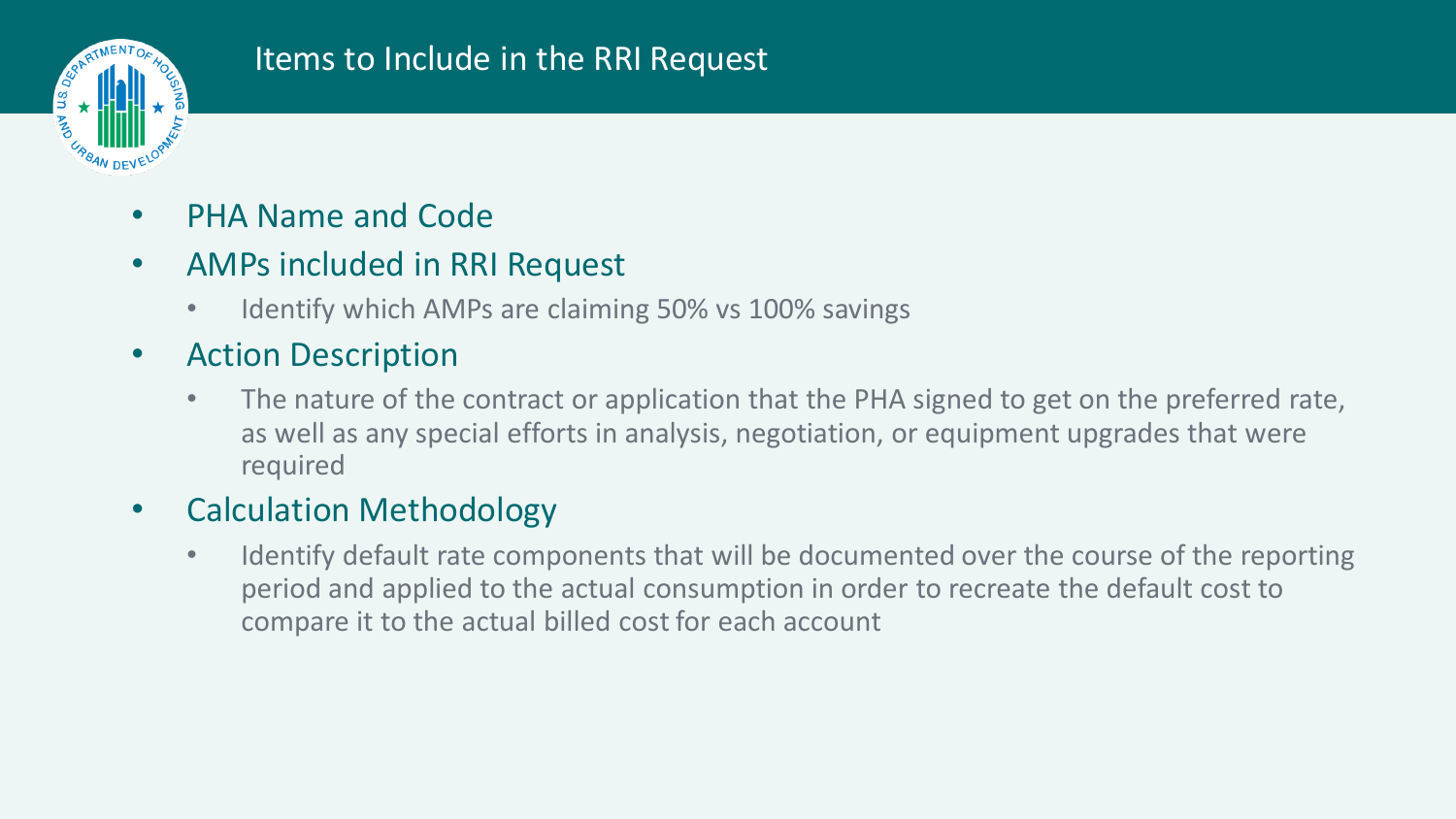

"SunnySide Housing Authority (SSHA) is submitting an RRI Request to claim incentive from special efforts taken to reduce natural gas rates effective during the July 2021 through June 2022 reporting period. Per the requirements of Notice PIH 2019-24, the following information is included in the request:

- PHA Name and Code: SunnySide Housing Authority (SS005)
- AMPs included in the RRI Request are shown in Table 1
- Action Description: SunnySide Housing Authority (SSHA) negotiated a long-term supply contract with Gas Direct that resulted in lower natural gas costs for the FY2022 reporting period. The negotiated contract locks the supply cost of natural gas at a fixed rate per therm for a period of 3 years. This action qualifies SSHA for RRI eligibility under Scenario 5-6 of HUD Notice PIH 2019-24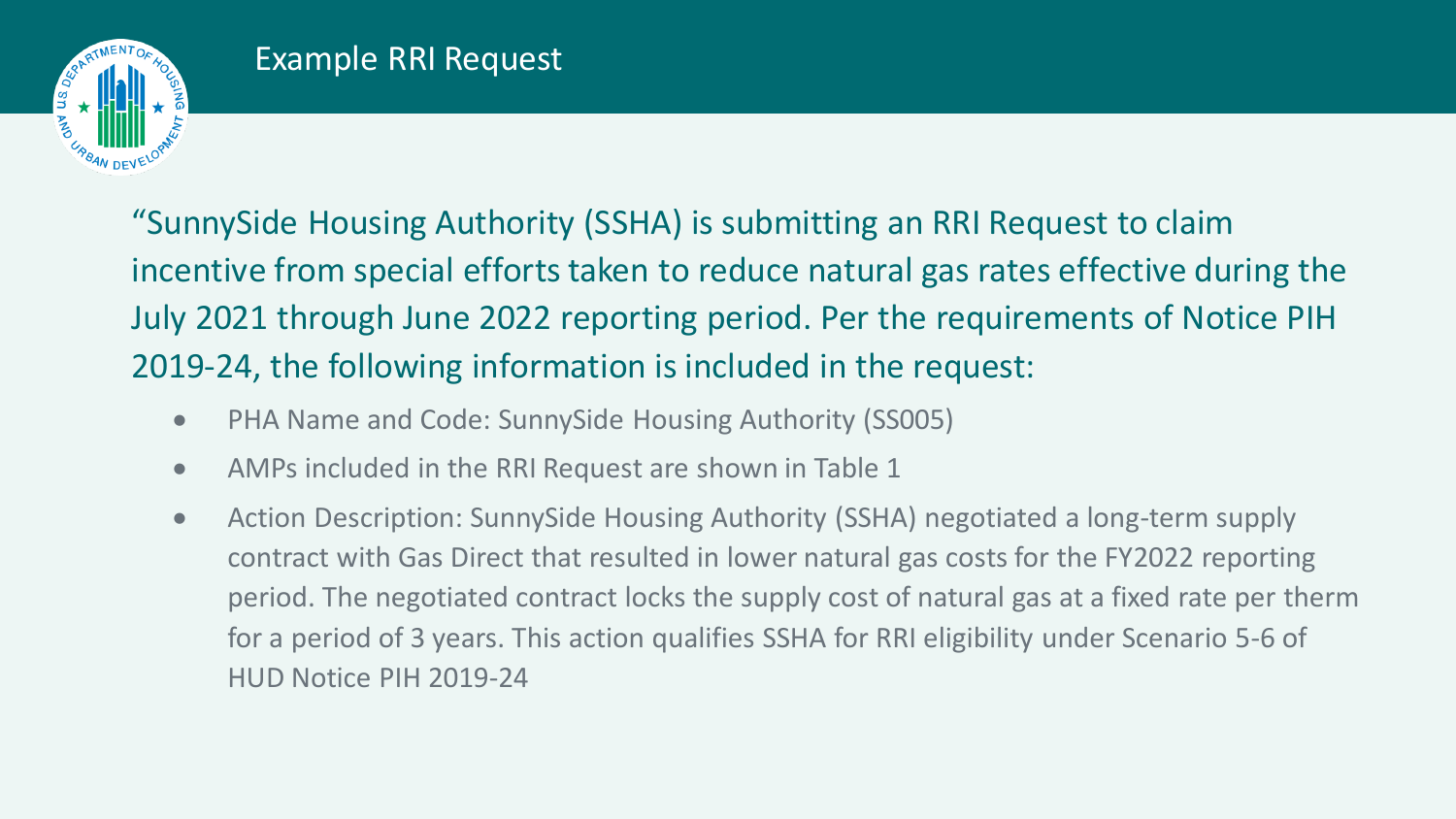

## Methodology:

- The negotiated contract has eliminated supply charges from the local utility bills from Southern Energy. In lieu of these supply charges, SSHA now receives supply bills from Gas Direct. The default supply charges over FY2022 will be documented and applied to the monthly metered consumption for the applicable rate classes:
	- Southern Energy SC3: Multiple Dwelling Heating Firm Sales
	- Southern Energy SC2: General Firm Sales, Rate I
	- Southern Energy SC2: General Firm Sales, Rate II

The actual billed cost will then be subtracted from the default supply cost to determine rate savings.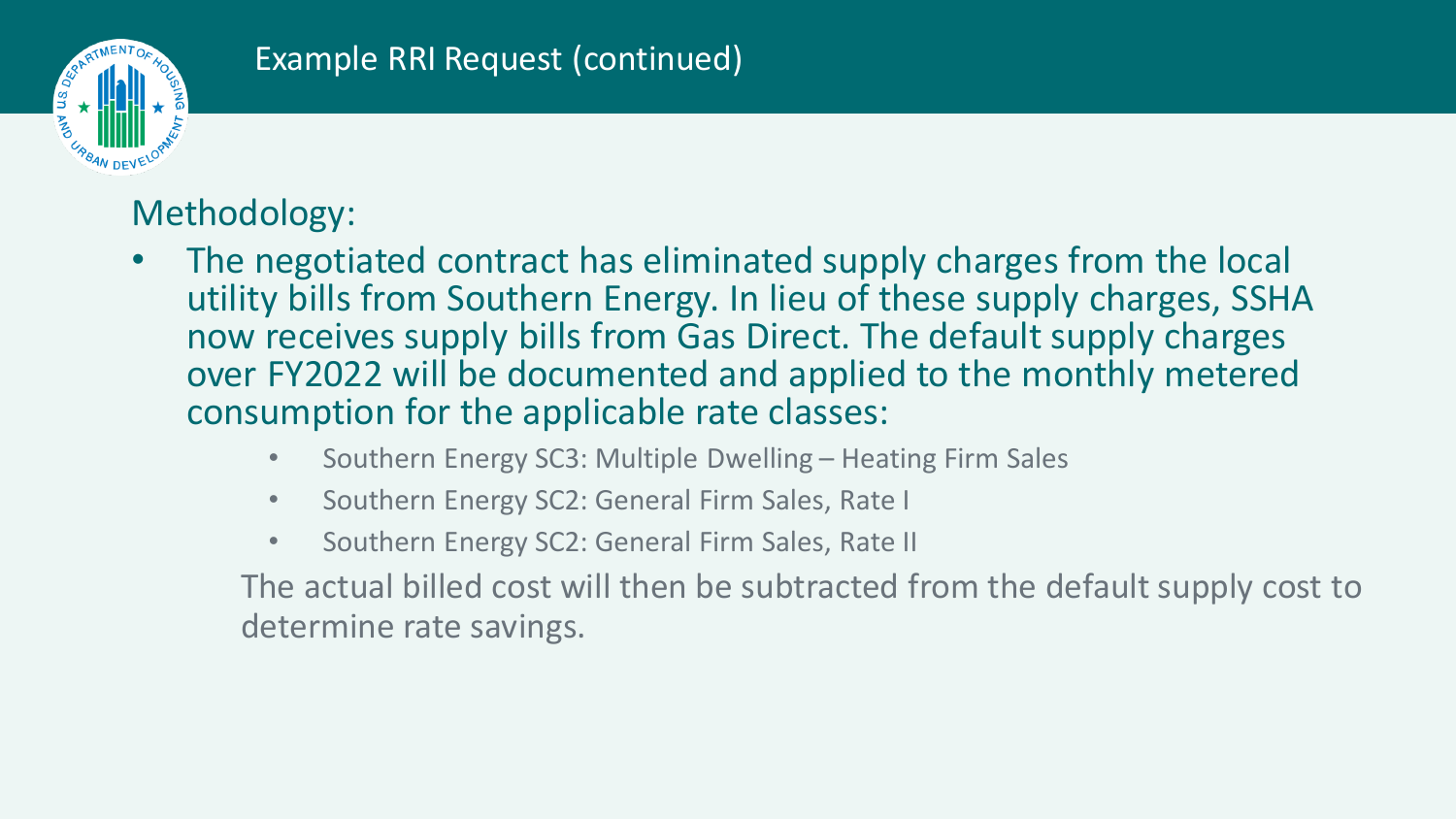

SSHA will claim 50% of the rate savings for AMPs receiving Traditional RRI and 100% of rate savings for AMPs receiving RRI-for-EPC, as indicated in Table 1:

| <b>Table 1</b>    |                        |                        |                    |  |  |  |  |  |  |  |  |
|-------------------|------------------------|------------------------|--------------------|--|--|--|--|--|--|--|--|
| <b>AMP Number</b> | <b>AMP Parent Name</b> | <b>Traditional RRI</b> | <b>RRI-for-EPC</b> |  |  |  |  |  |  |  |  |
| SS006010030P      | <b>SEDGEFIELD</b>      |                        | X                  |  |  |  |  |  |  |  |  |
| SS006010050P      | <b>AUTUMN PARK</b>     | $\sf{X}$               |                    |  |  |  |  |  |  |  |  |
| SS006010070P      | <b>APPLE SQUARE</b>    | X                      |                    |  |  |  |  |  |  |  |  |
| SS006020160P      | <b>CEDAR SOUTH</b>     |                        |                    |  |  |  |  |  |  |  |  |
| SS006020180P      | <b>CEDAR NORTH</b>     |                        | X                  |  |  |  |  |  |  |  |  |
| SS006020190P      | <b>MAPLE</b>           |                        |                    |  |  |  |  |  |  |  |  |
| SS006020200P      | <b>HIGHBRIDGE</b>      | X                      |                    |  |  |  |  |  |  |  |  |
| SS006020230P      | <b>OAK CIRCLE</b>      |                        |                    |  |  |  |  |  |  |  |  |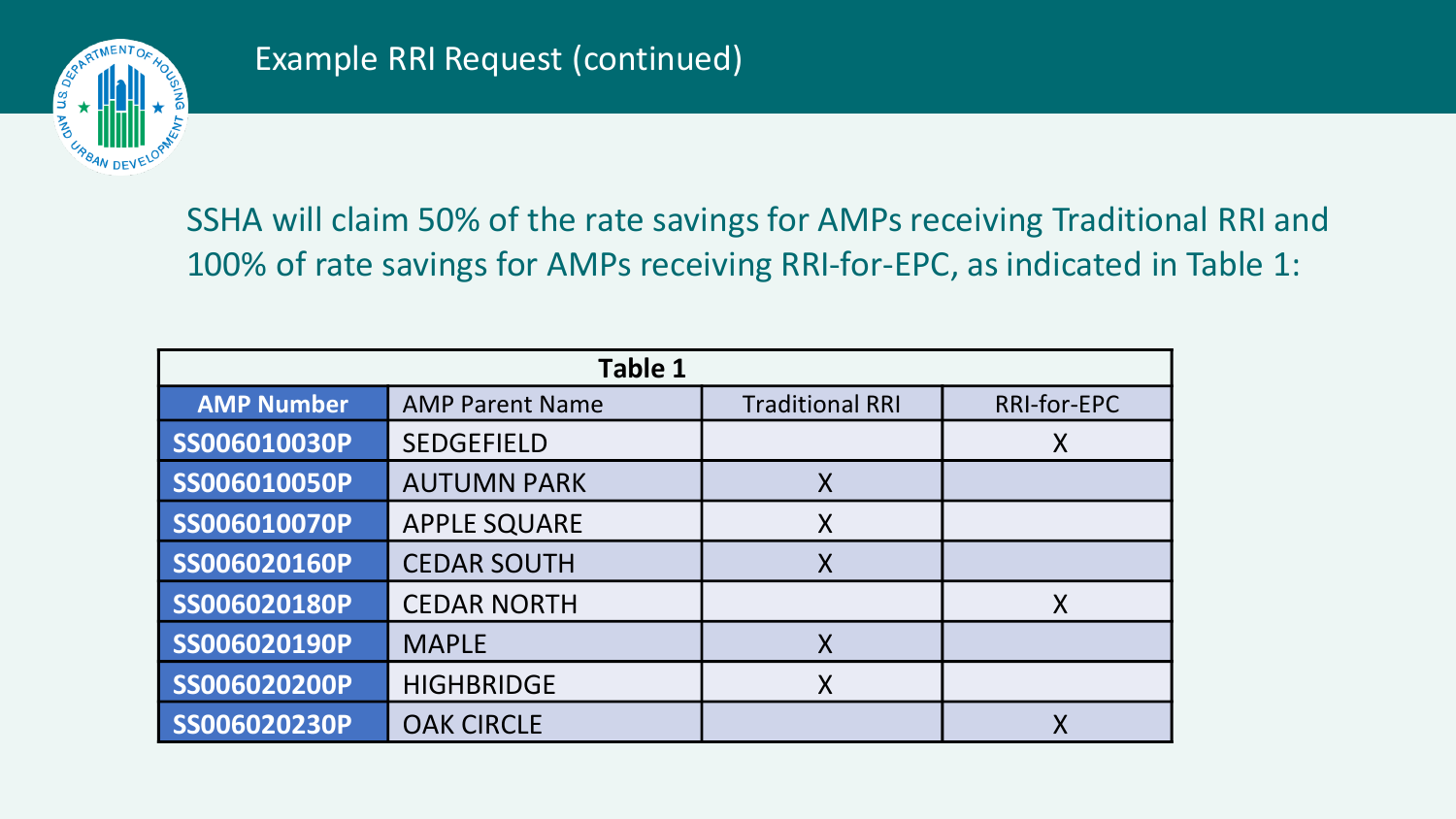

### Examples Eligible Actions for RRI

### • Negotiated rate with the utility

o Example: PHA has electric heating and is planning to switch to natural gas for cost savings. PHA submits an application to their local electric utility detailing the cost competitiveness of natural gas and agree to a negotiated rate under a new Service Classification of the tariff.

## • Energy efficiency investments for the purpose of switching rates

o Example: A water utility offers a special rate to customers that use WaterSense labeled products and comply with other requirements. PHA installs WaterSense fixtures across their portfolio specifically to attain eligibility for the preferred rate and the utility approves their application.

### • Commodity purchases in deregulated markets

o Example: Gas prices are at a historical low and PHA enters into a long-term agreement with a natural gas marketer to lock in the current rate for sale of at least 100,000 therms annually. The former Supply charges on their utility bill are substituted with lower charges billed directly .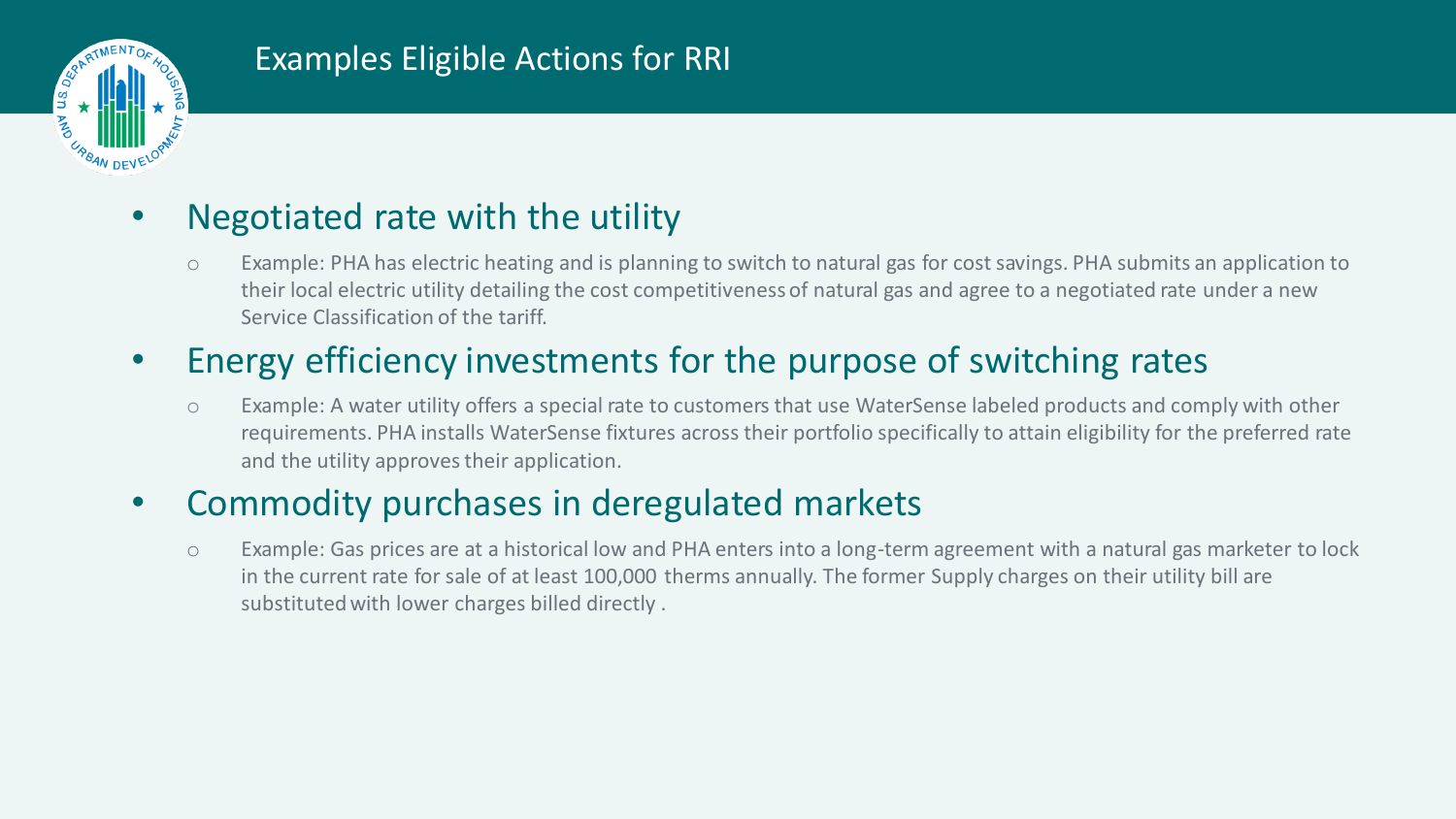

- Rate savings that occur from reducing utility consumption under the default rate class
	- o Example: PHA pays a demand charge of \$20/kW and an energy charge of \$0.08/kWh. They install LED lighting and reduce their monthly peak kW readings, thereby reducing the total average cost per kWh consumed. However, they did not decrease any specific components of the rate class.

### • Selecting the most competitive rate from the utility

o Example: A utility offers a Time-of-Use rate that encourages consumption in off-peak hours. PHA reviews their consumption profile and determines the Time-of-Use rate will decrease their costs relative to the flat rate. Choosing the best rate among publicly available options is not considered a "special or significant action" towards RRI.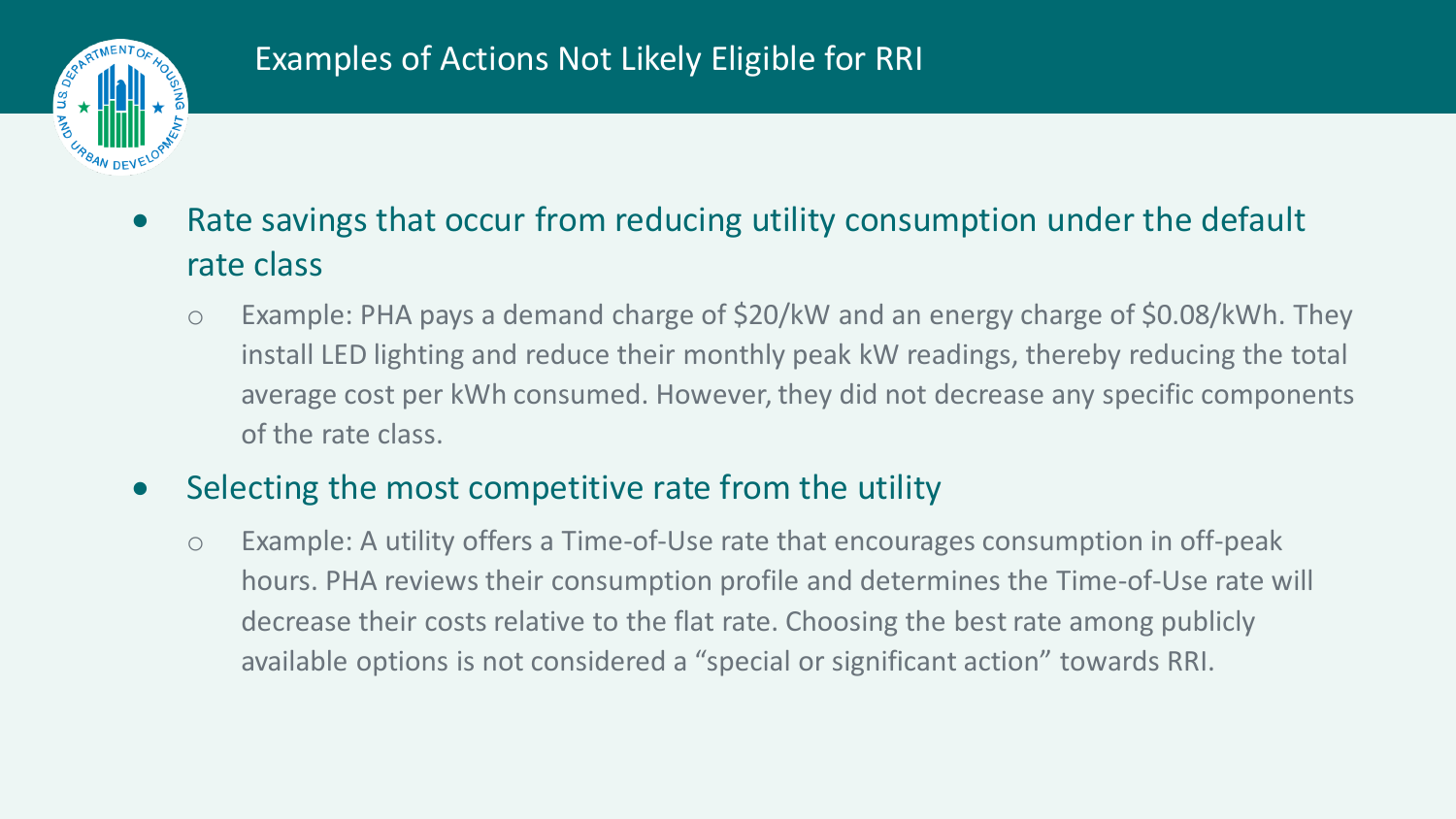

- Full list of eligible and ineligible RRI actions are detailed in Section 5 and 6 of PIH 2019-24
- A PHA may have a unique situation that isn't described exactly by the HUD Notice; the PHA should describe the action in detail and its associated cost savings as part of the RRI Request process
	- PHAs may seek clarification on PIH 2019-24 by directing inquiries to the Office of Public Housing, Energy Branch: PIH\_EPC\_Policy@hud.gov
- AMPs are only eligible for 100% savings using RRI-for-EPC when they have entered the repayment period; AMPs with active EPCs still in the construction phase are only eligible to claim 50% of rate savings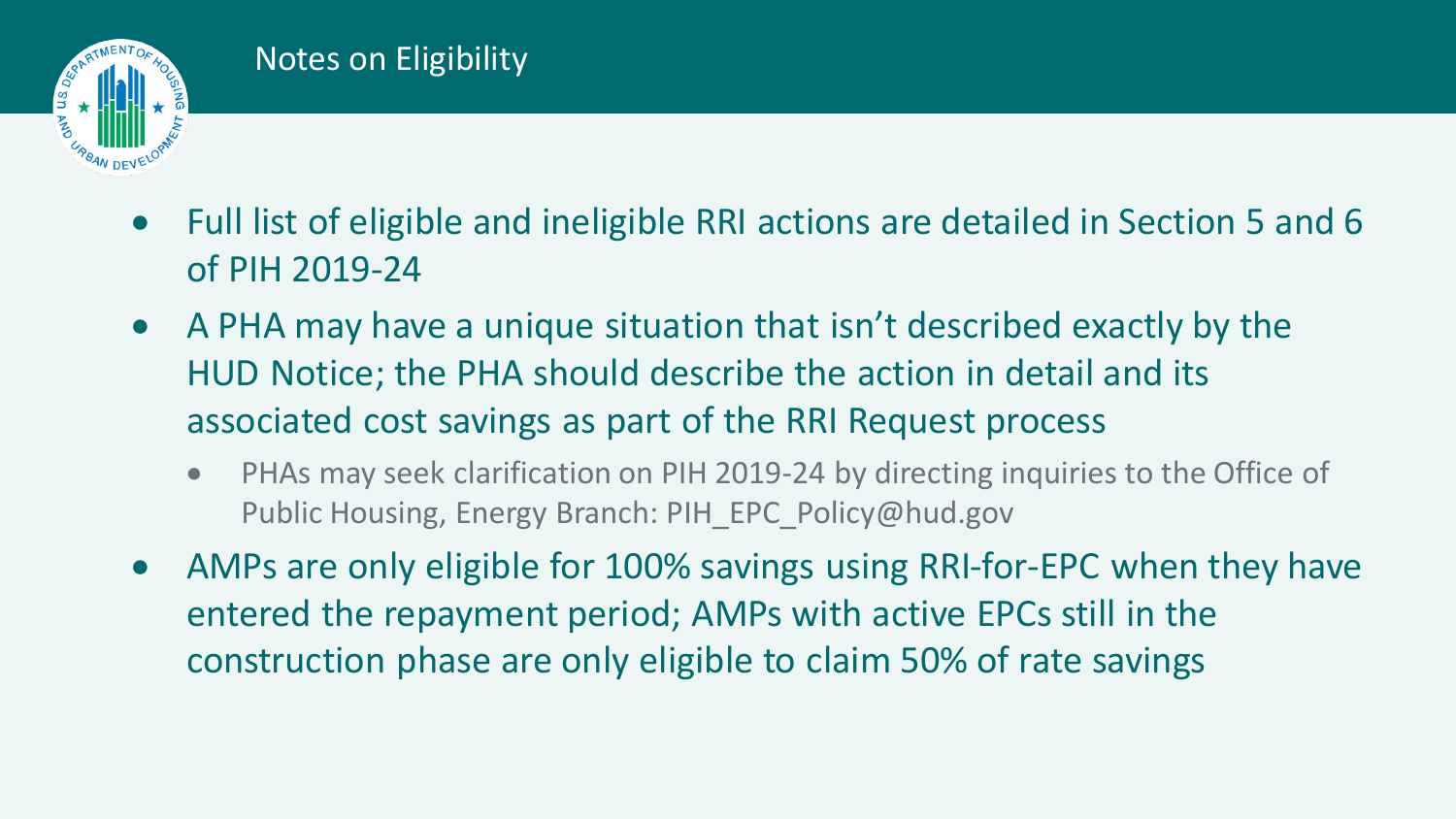

- Traceable calculation (typically in Excel)
	- Build-up of default rates cross-referenced with utility tariffs and statements
	- Actual rates cross-referenced with bills or rate contracts
	- Monthly consumption by utility account and aggregated by AMP for the utility period ending June 30 prior to the budget year
	- Calculation of cost savings and RRI
- Executed supply contract and/or price agreement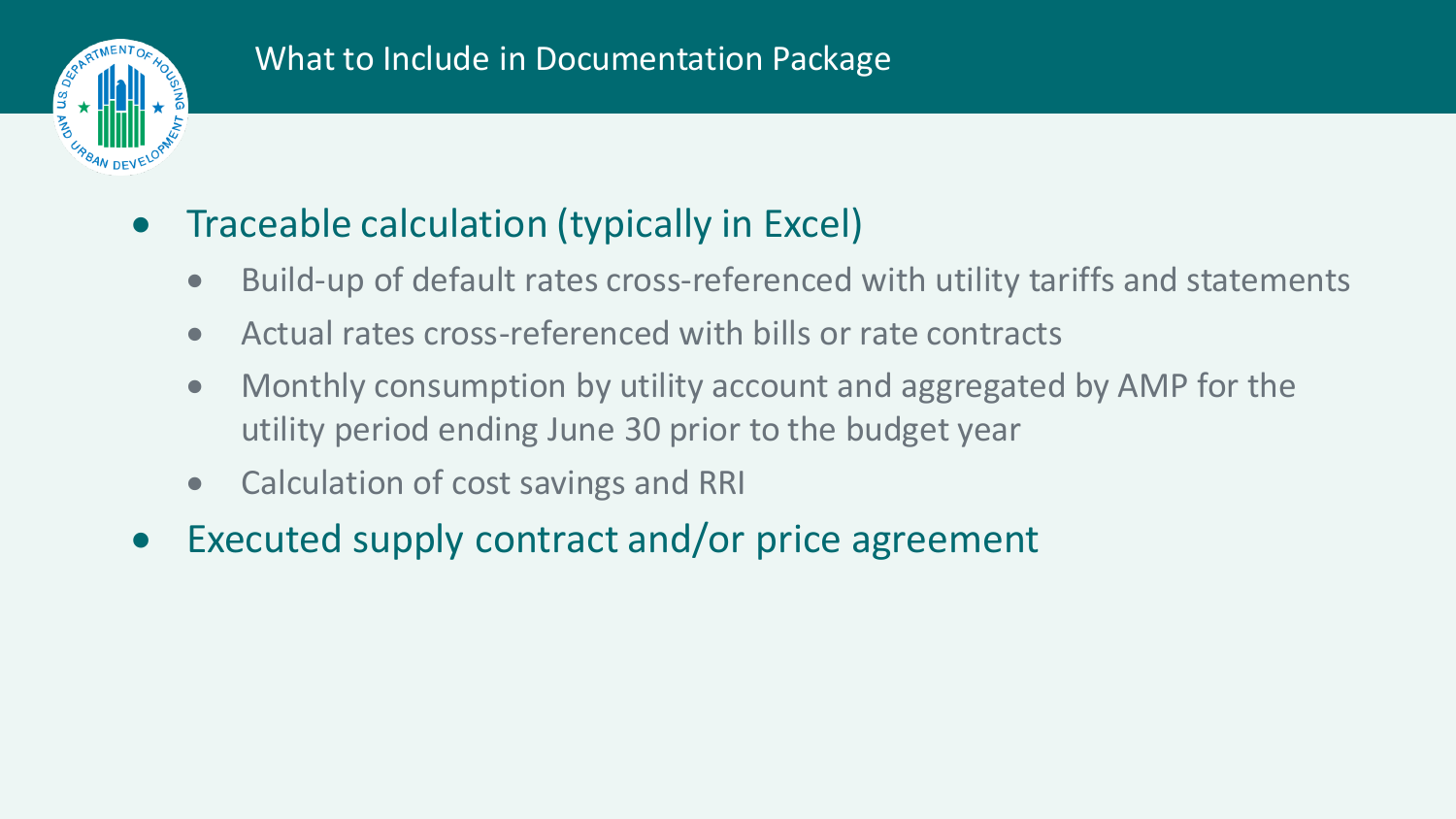

## RRI Example for Supply-Side Rate Savings

|                      | <b>Default Rate Structure</b>             |        |                                 |        |                                                                                                                  |             |                   |        |                   |     |                                                           |                       |                                              |  |    |                                          |  |    |                        |  |                                                  |       |                     |       |  |
|----------------------|-------------------------------------------|--------|---------------------------------|--------|------------------------------------------------------------------------------------------------------------------|-------------|-------------------|--------|-------------------|-----|-----------------------------------------------------------|-----------------------|----------------------------------------------|--|----|------------------------------------------|--|----|------------------------|--|--------------------------------------------------|-------|---------------------|-------|--|
|                      | <b>Market Supply Charge</b>               |        |                                 |        |                                                                                                                  |             |                   |        | <b>Total Rate</b> |     |                                                           |                       |                                              |  |    |                                          |  |    |                        |  |                                                  |       |                     |       |  |
|                      | <b>Energy</b><br>Charge<br>$($ \$/kWh $)$ |        | Adjustment<br>Factor<br>(S/KWh) |        | <b>Clean</b><br><b>Merchant</b><br><b>Function</b><br>Energy<br>Charge<br><b>Surcharge</b><br>(S/KWh)<br>(S/KWh) |             | <b>GRT</b><br>(%) | \$/kWh |                   |     | <b>Account</b><br><b>Metered</b><br><b>Usage</b><br>(kWh) |                       | <b>Default</b><br>Cost for<br><b>Account</b> |  |    | Actual<br><b>Account</b><br><b>Bills</b> |  |    | Rate<br><b>Savings</b> |  | <b>RRI</b><br>(50% of<br>Rate<br><b>Savings)</b> |       |                     |       |  |
| Jul-21               |                                           | 0.1235 | \$                              | 0.0170 |                                                                                                                  | 0.0010      | $\vert$ \$        | 0.0045 | 2.50%             | \$. | 0.1497                                                    |                       | 9,521                                        |  | \$ | 1,425                                    |  | \$ | 932                    |  | Ş                                                | 493   |                     | 247   |  |
| Aug-21               |                                           | 0.1274 | Ś                               | 0.0185 |                                                                                                                  | 0.0012      |                   | 0.0043 | 2.50%             |     | 0.1552                                                    |                       | 10,765                                       |  |    | 1,671                                    |  |    | 1,054                  |  |                                                  | 616   | $\ddot{\mathsf{S}}$ | 308   |  |
| Sep-21 $\frac{1}{2}$ |                                           | 0.1352 |                                 | 0.0172 |                                                                                                                  | 0.0012      |                   | 0.0045 | 2.50%             |     | 0.1620                                                    |                       | 10,910                                       |  |    | 1,768                                    |  |    | 970                    |  |                                                  | 798   |                     | 399   |  |
| Oct-21 $\frac{1}{2}$ |                                           | 0.1274 |                                 | 0.0185 |                                                                                                                  | 0.0011      |                   | 0.0042 | 2.50%             |     | 0.1549                                                    | $\boldsymbol{\wedge}$ | 9,930                                        |  |    | 1,539                                    |  | \$ | 861                    |  |                                                  | 677   |                     | 339   |  |
| Nov-21 $\frac{1}{2}$ |                                           | 0.1287 |                                 | 0.0180 |                                                                                                                  | 0.0011      | l \$              | 0.0046 | 2.50%             |     | 0.1562                                                    | $\sqrt{}$             | 9,381                                        |  |    | 1,465                                    |  | \$ | 820                    |  |                                                  | 645   |                     | 323   |  |
| Dec-21 $\frac{1}{2}$ |                                           | 0.1183 | $\zeta$                         | 0.0183 |                                                                                                                  | 0.0010      | $\frac{1}{2}$     | 0.0045 | 2.50%             |     | 0.1457                                                    |                       | 9,060                                        |  |    | 1,320                                    |  |    | 799                    |  | S                                                | 521   |                     | 260   |  |
| Jan-22 \$            |                                           | 0.1326 | \$                              | 0.0176 |                                                                                                                  | 0.0011      |                   | 0.0042 | 2.50%             |     | 0.1594                                                    |                       | 10,843                                       |  |    | 1,728                                    |  | \$ | 1,009                  |  | \$                                               | 719   |                     | 360   |  |
| Feb-22 $\frac{1}{2}$ |                                           | 0.1170 | $\zeta$                         | 0.0172 |                                                                                                                  | 0.0011      |                   | 0.0043 | 2.50%             |     | 0.1431                                                    |                       | 9,793                                        |  |    | 1,401                                    |  | \$ | 904                    |  | $\zeta$                                          | 497   |                     | 248   |  |
| Mar-22 $\vert$ \$    |                                           | 0.1339 | $\zeta$                         | 0.0176 |                                                                                                                  | 0.0011      |                   | 0.0042 | 2.50%             |     | 0.1607                                                    |                       | 10,829                                       |  |    | 1,740                                    |  |    | 957                    |  |                                                  | 783   |                     | 391   |  |
| Apr-22 $\vert$ \$    |                                           | 0.1313 | \$                              | 0.0187 |                                                                                                                  | 0.0013      |                   | 0.0051 | 2.50%             |     | 0.1604                                                    |                       | 10,170                                       |  |    | 1,631                                    |  | \$ | 1,033                  |  | \$                                               | 598   |                     | 299   |  |
| $May-22$             |                                           | 0.1287 | \$                              | 0.0176 |                                                                                                                  | 0.0011      |                   | 0.0054 | 2.50%             |     | 0.1566                                                    |                       | 10,879                                       |  |    | 1,703                                    |  |    | 946                    |  |                                                  | 757   |                     | 379   |  |
| Jun-22   \$          |                                           | 0.1261 | -\$                             | 0.0183 |                                                                                                                  | $0.0009$ \$ |                   | 0.0050 | 2.50%             |     | 0.1541                                                    |                       | 10,101                                       |  |    | 1,557                                    |  |    | 911                    |  |                                                  | 646   | -\$                 | 323   |  |
|                      |                                           |        |                                 |        |                                                                                                                  |             |                   |        |                   |     |                                                           | Total:                | 122,182                                      |  |    | 18,948                                   |  |    | 11,198                 |  |                                                  | 7,750 | \$                  | 3,875 |  |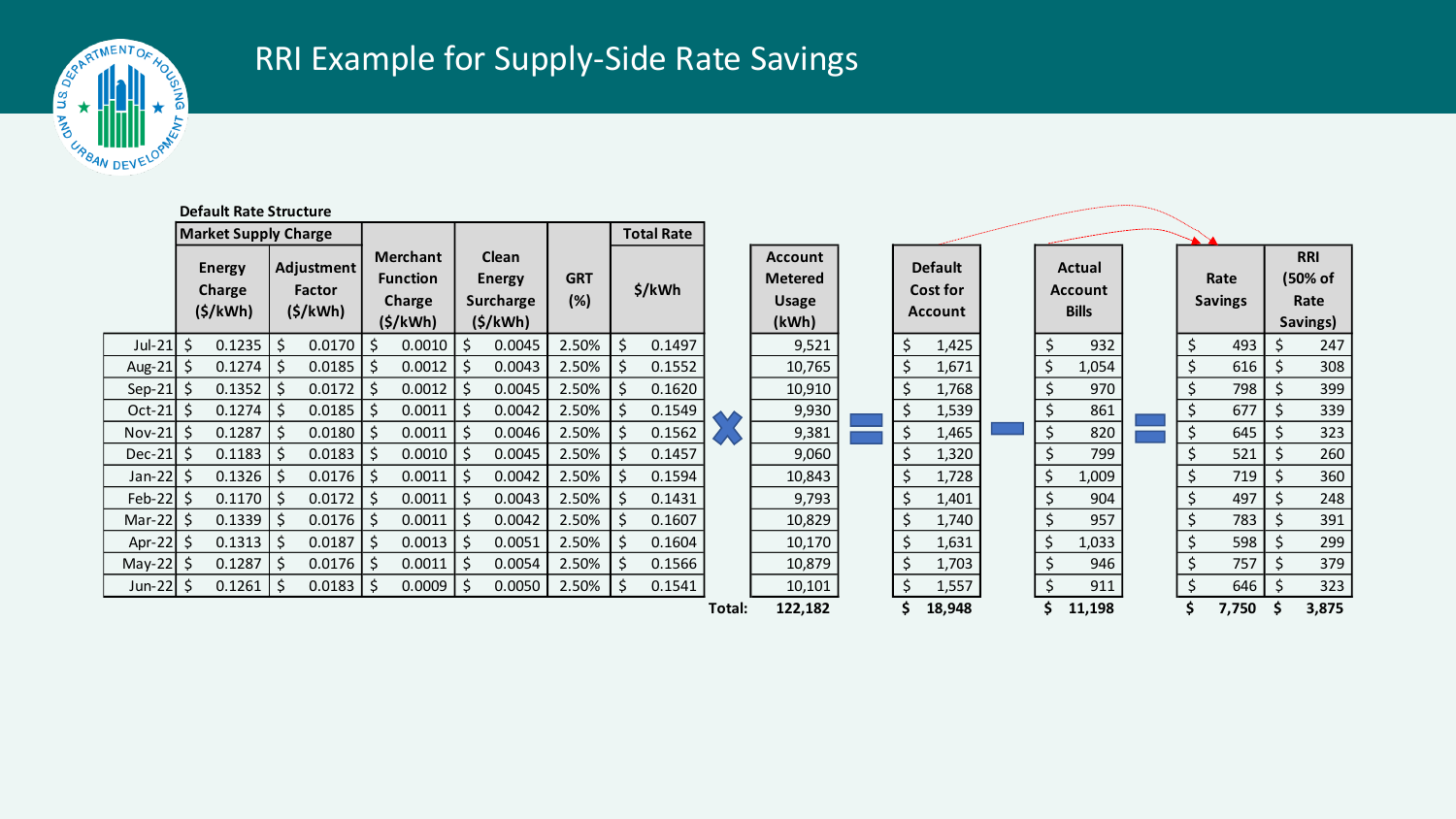



- The traditional RRI formula can be written as:
	- Total Savings= (Default Cost) (Actual Cost) = ((Default Rate)- (Actual Rate)) X (Consumption)
- The EPC-specific formula allows the authority to capture 100% of the available rate reduction
- The rates in these formulas are average rates based on total cost / consumption.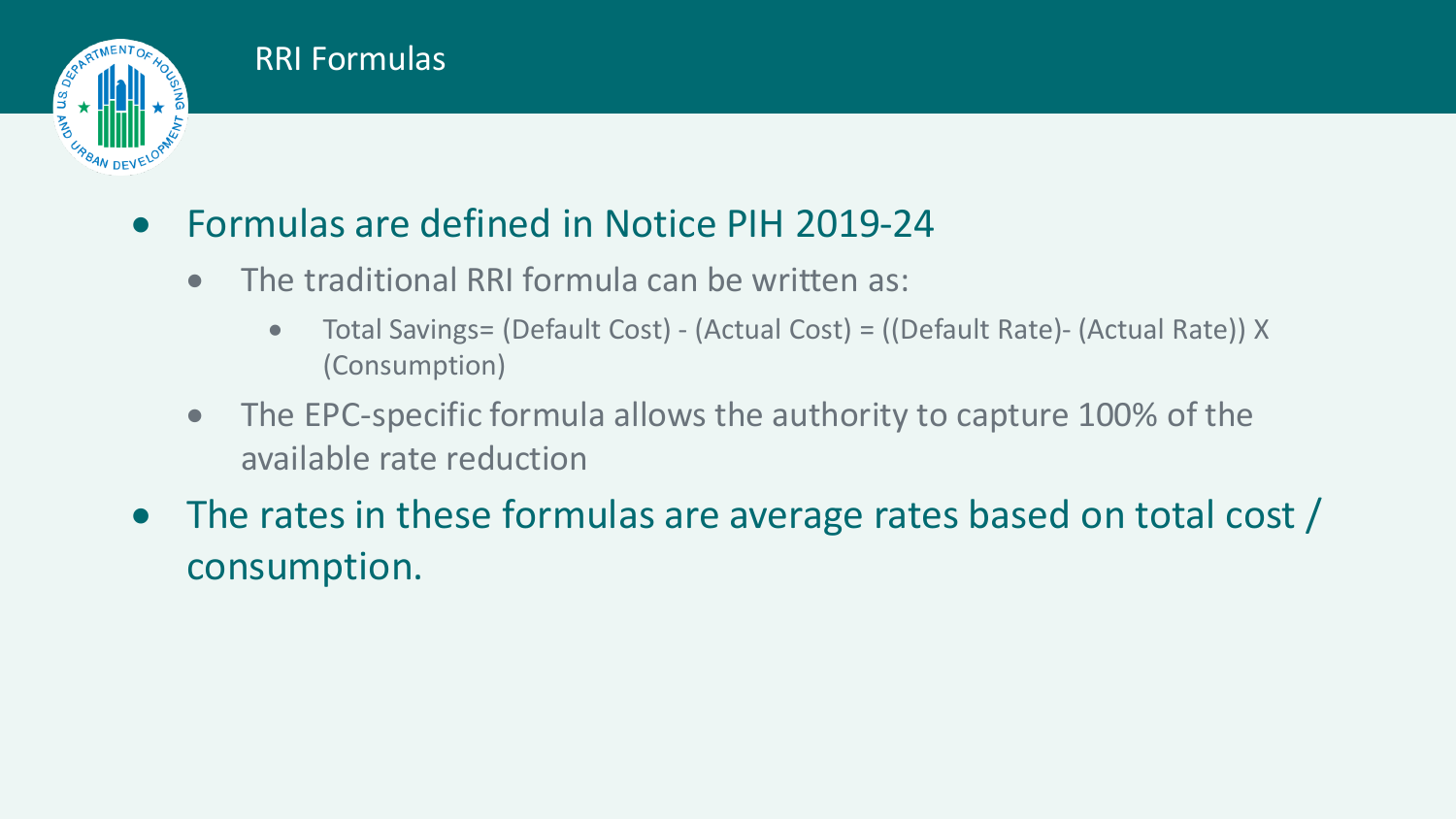

- Upon RRI Action Eligibility Determination, the RRI Action Savings Calculations will be reviewed and HUD will issue an approval/denial letter for the calculations.
- PHA will enter the RRI amount from the RRI Approval Letter in the 52722 Form via the OpSub Web Portal.
	- Proceed to enter the actual (billed) consumption and costs into HUD-52722 to calculate actual average utility rate (line 17)
	- If no comments are returned on the calculation, enter the calculated RRI into line 23.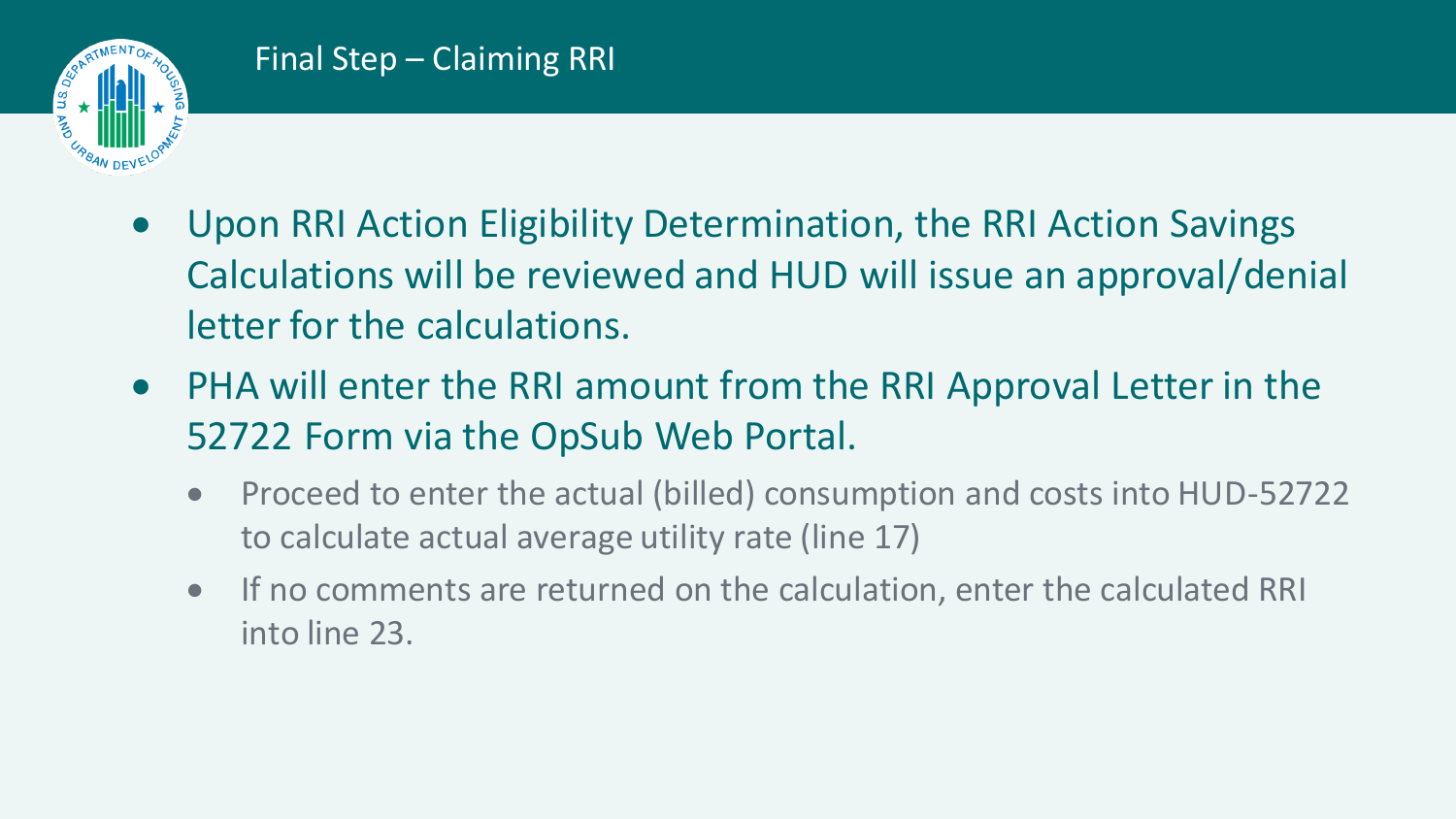

### Final Step – Claiming RRI

| Section 7 - Actual Utility Costs and Average Rate |                                                           |  |  |  |  |  |  |  |  |  |  |
|---------------------------------------------------|-----------------------------------------------------------|--|--|--|--|--|--|--|--|--|--|
| 16                                                | Actual utility costs (12-month<br>to 6/30/<br>period 7/1/ |  |  |  |  |  |  |  |  |  |  |
|                                                   | Actual average utility rate (Line<br>16 ÷ Line 01)        |  |  |  |  |  |  |  |  |  |  |

|    | Section 9 - Calculation of Utilities Expense Level                                                             |  |  |  |  |  |  |  |  |  |  |  |  |  |
|----|----------------------------------------------------------------------------------------------------------------|--|--|--|--|--|--|--|--|--|--|--|--|--|
| 22 | Utilities expense level adjusted<br>for inflation/deflation - whole<br>dollars (Line 20 x Line 21)             |  |  |  |  |  |  |  |  |  |  |  |  |  |
| 23 | Energy rate incentive                                                                                          |  |  |  |  |  |  |  |  |  |  |  |  |  |
| 24 | Utilities expense level - whole<br>dollars (Line $22 +$ Line $23$ )                                            |  |  |  |  |  |  |  |  |  |  |  |  |  |
| 25 | Eligible unit months (from the<br>original form HUD-52723,<br>Column B, Line 15 plus Line 17<br>minus Line 04) |  |  |  |  |  |  |  |  |  |  |  |  |  |
| 26 | Utilities Expense Level - PUM<br>(Line $24 \div$ Line 25)                                                      |  |  |  |  |  |  |  |  |  |  |  |  |  |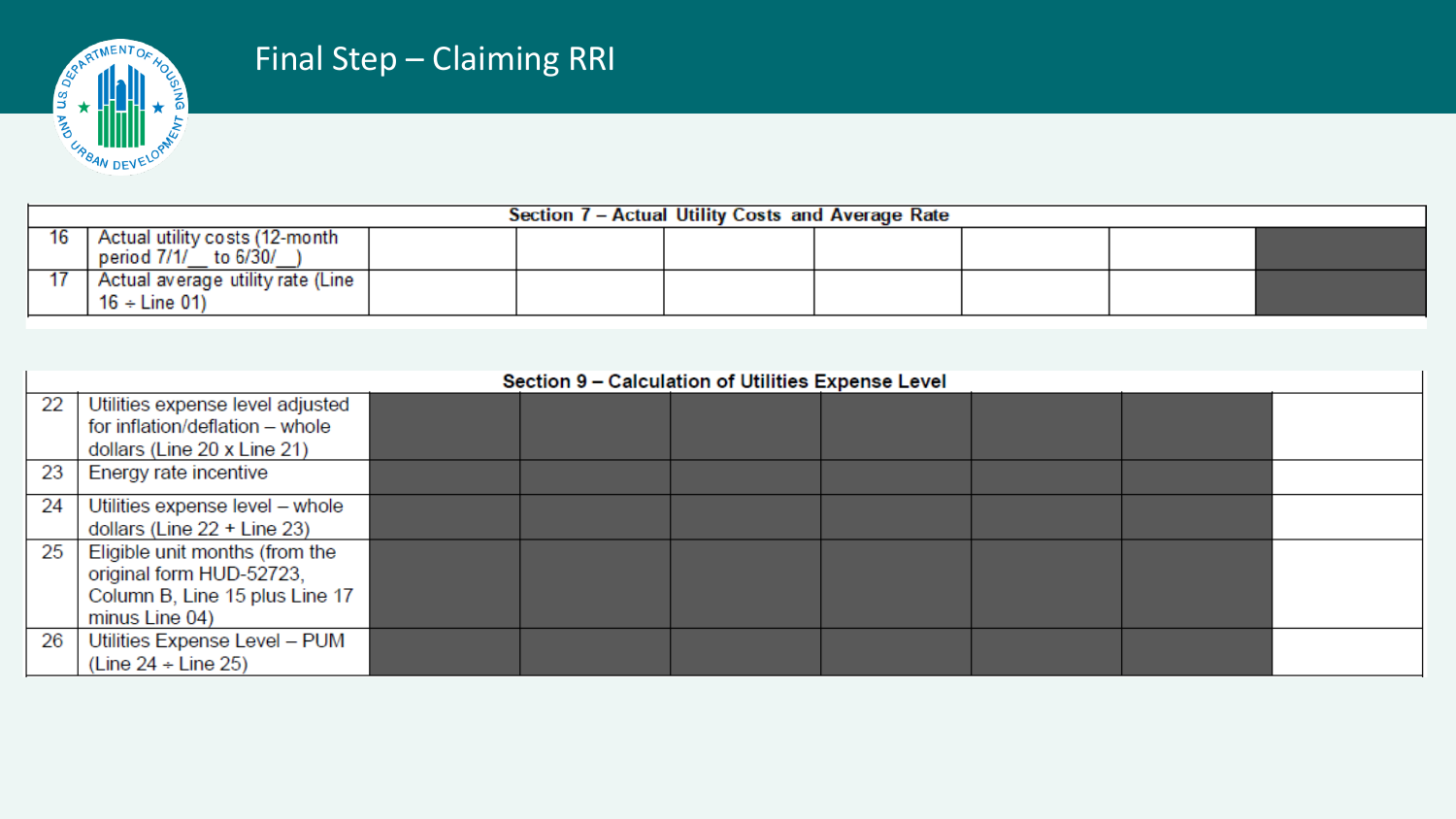

### Knowledge Check

1. Rate Reduction Incentive (RRI) can only be used for solar projects

### **X False**

2. Requests for RRI must be provided by October 31 of each year

### **X False**

3. HUD does not require documentation of the PHA's actions in reducing rates

### **X False**

- 4. A PHA with an energy performance contract may be eligible for 100% of the RRI savings **√** True
- 5. The RRI eligibility is placed on form HUD-52722 in Section 9 Section Line 17 **X False**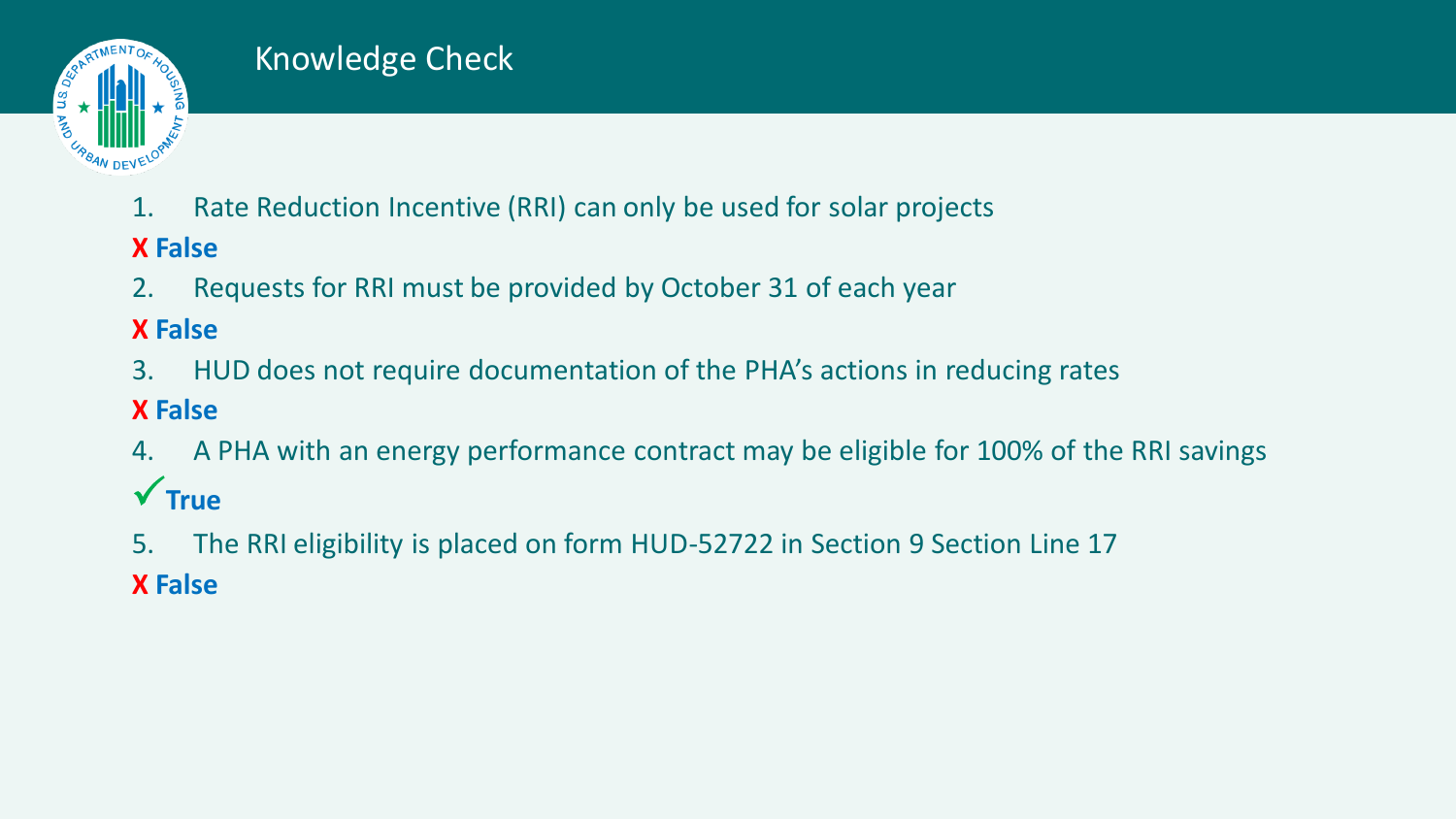

# **Information Resources List**

• 24 CFR 990.185

https://www.hud.gov/sites/documents/24CFR990-185.PDF

• Notice PIH-2019-24

https://www.hud.gov/sites/dfiles/PIH/documents/PIH-2019-24.pdf

• *HUD's Public Housing Energy Clearinghouse https://www.hud.gov/program\_offices/public\_indian\_housing/programs/ph/p hecc/eperformance*